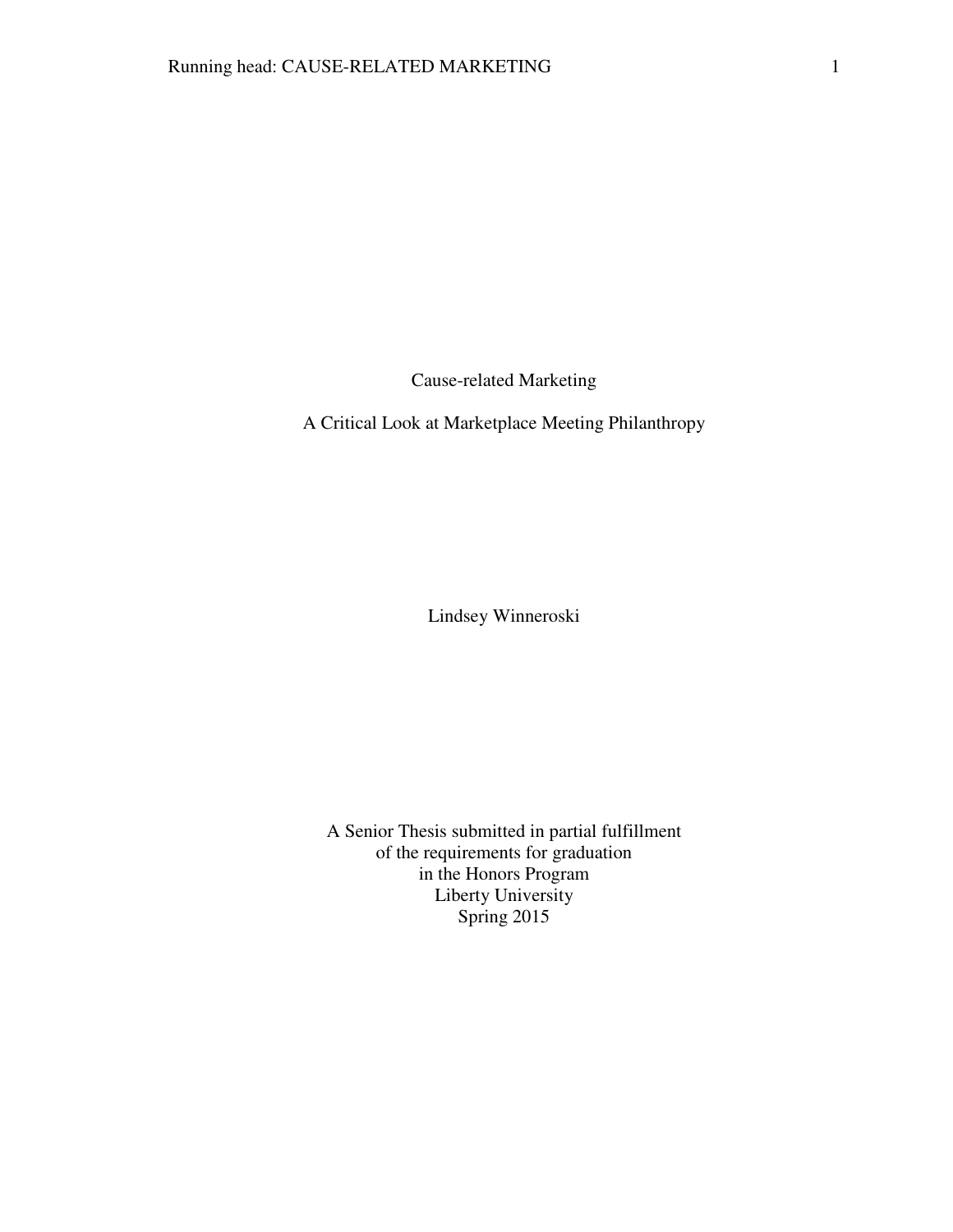Acceptance of Senior Honors Thesis

This Senior Honors Thesis is accepted in partial fulfillment of the requirements for graduation from the Honors Program of Liberty University.

> Lynnda S. Beavers, Ph.D. Thesis Chair

\_\_\_\_\_\_\_\_\_\_\_\_\_\_\_\_\_\_\_\_\_\_\_\_\_\_\_\_\_\_

George Young, Ph.D. Committee Member

\_\_\_\_\_\_\_\_\_\_\_\_\_\_\_\_\_\_\_\_\_\_\_\_\_\_\_\_\_\_

Amy Bonebright, M.A. Committee Member

\_\_\_\_\_\_\_\_\_\_\_\_\_\_\_\_\_\_\_\_\_\_\_\_\_\_\_\_\_\_

Brenda Ayres, Ph.D. Honors Director

\_\_\_\_\_\_\_\_\_\_\_\_\_\_\_\_\_\_\_\_\_\_\_\_\_\_\_\_\_\_

\_\_\_\_\_\_\_\_\_\_\_\_\_\_\_\_\_\_\_\_\_\_\_\_\_\_\_\_\_\_ Date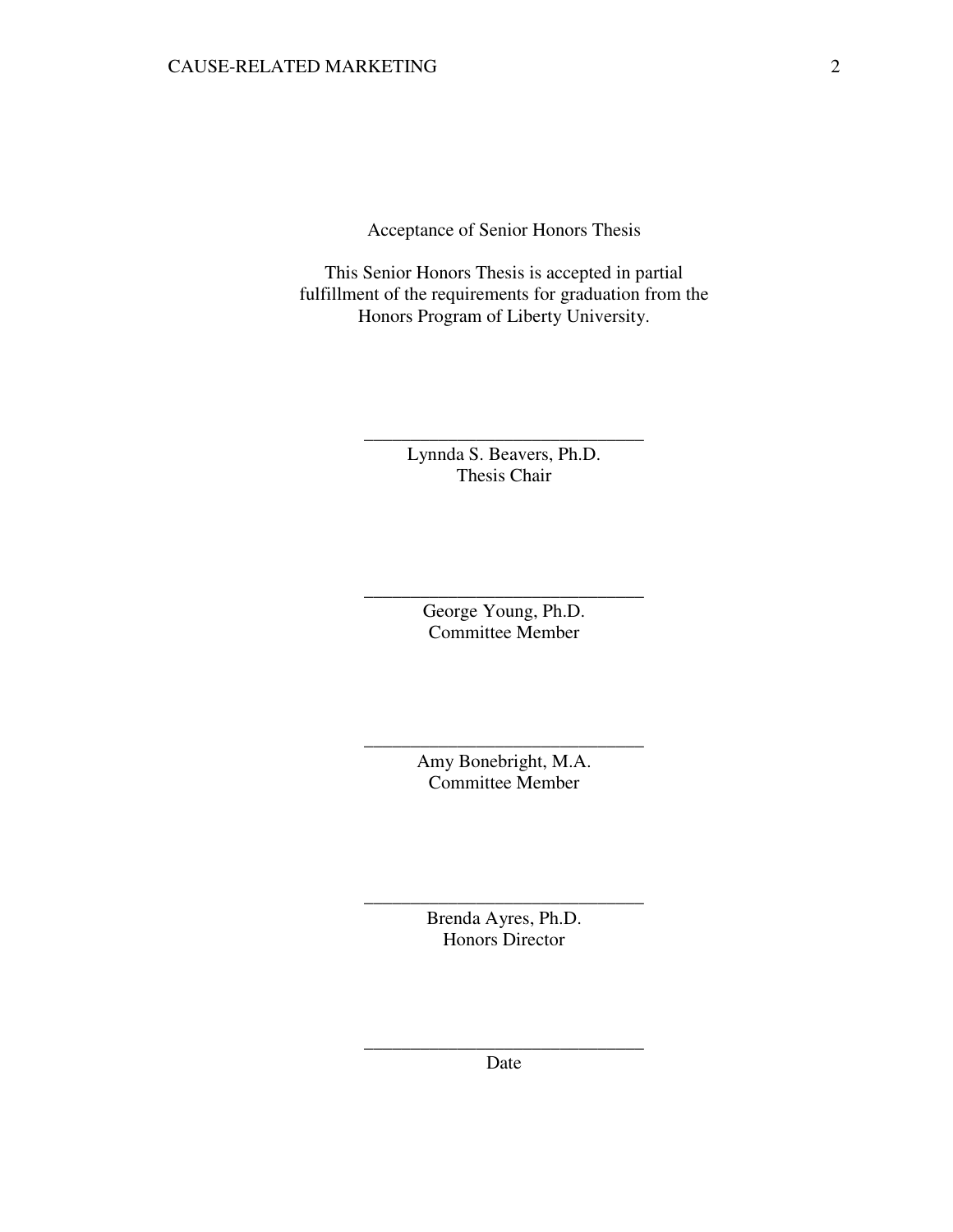## Abstract

The following discussion offers a critical look at cause-related marketing (CRM), a strategic partnership between a corporate and nonprofit entity in which a portion of product sales, or a one-time donation, is given in support of a cause. CRM is an extension of a corporation's social responsibility efforts in a push to meet increasing consumer demand for organizational accountability and social-consciousness. The discussion examines factors that have fed the mandate for corporate social responsibility, including a connection through online platforms and a generational cohort with a demand to "give back." Research shows benefits of implementing CRM; however, many ethical issues must be considered when organizations attempt to blend for-profit motives with altruism. CRM and its impact on the definition of philanthropy will be evaluated through the investigation of two campaigns—the Susan G. Komen Pink Campaign and the ALS ice bucket challenge.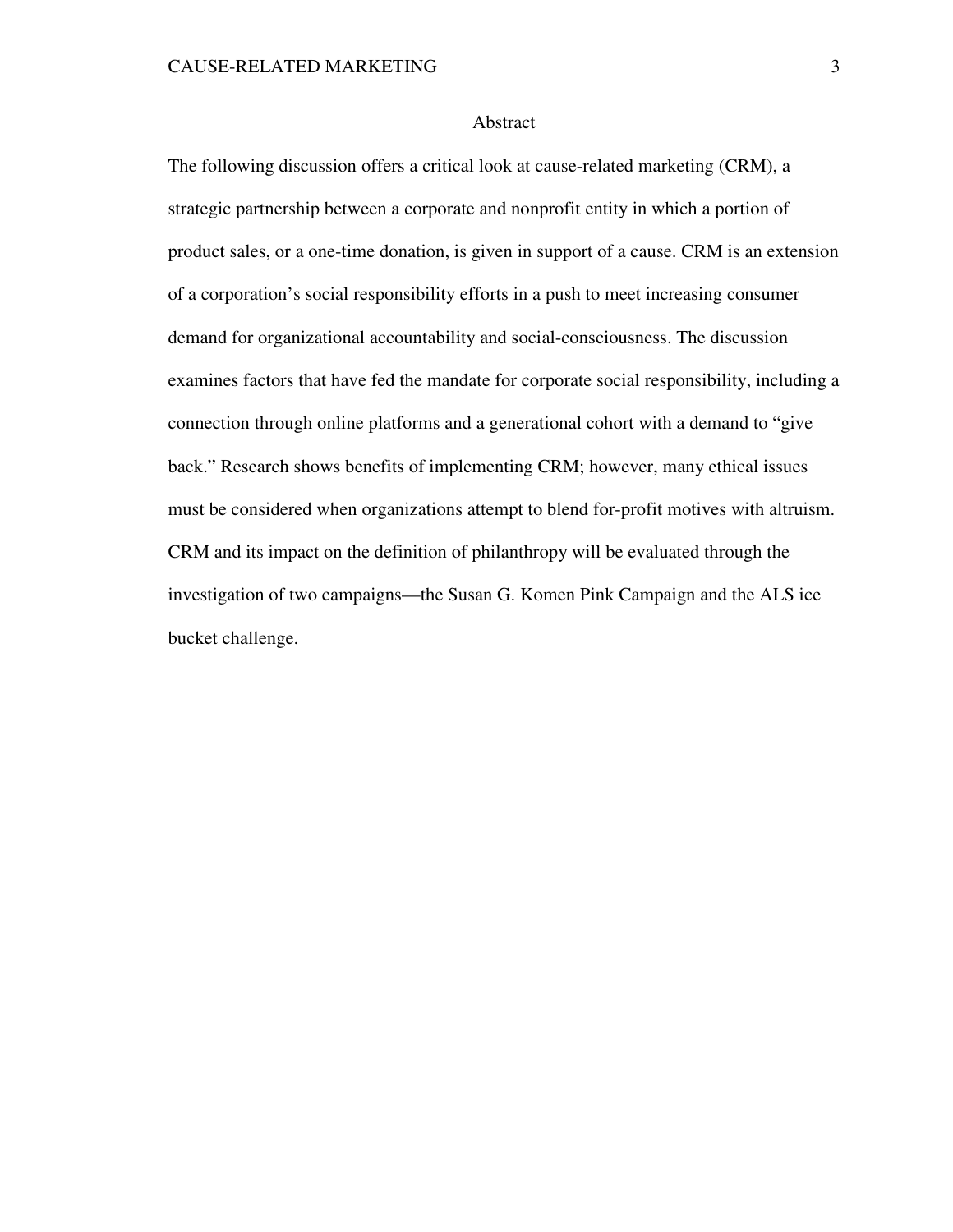## Cause-related Marketing

# A Critical Look at Marketplace Meeting Philanthropy

In today's marketplace, consumers expect businesses not only to meet individuals' needs through products or services but also to be socially responsible by giving back to society. Do-good campaigns promoting a charity or cause have revolutionized the way businesses are advertising and selecting a strategic position within the marketplace. Businesses engaging in philanthropic acts and partnering with  $501(c)(3)$ tax-exempt, non-profit organizations is a concept that has brought about "the redefinition of the relationship between private and nonprofit sectors" (Caesar, 1986). Cause-related marketing (CRM) is a strategy introduced in the 1980s that combines consumer purchase transactions with a company donation (Caesar, 1986).

Since its introduction in the 1980s, CRM has seen significant rates of growth: "Among corporate sponsors, cause marketing expenditures went from almost zero in 1983 to an estimated \$1.3 billion in 2006, according to IEG Inc., a Chicago-based firm that tracks cause-related activities in the United States" (as cited in Luigi, Oana, Mihai, & Simona, 2011, p. 80). While there are different variations CRM can take, the dominant form CRM takes is the transactional model. The transactional model follows a format in which every purchase a consumer makes during a cause related marketing campaign, a company will donate a designated part towards an established cause (Luigi, Oana, Mihai, & Simona, 2011). Other popular approaches to CRM taken by corporations include a one-time company donation or an ongoing public stance to support a given organization.

New communication platforms brought about by technological advancements namely social media—have enabled a new level of social activism (Sheedy, 2011). In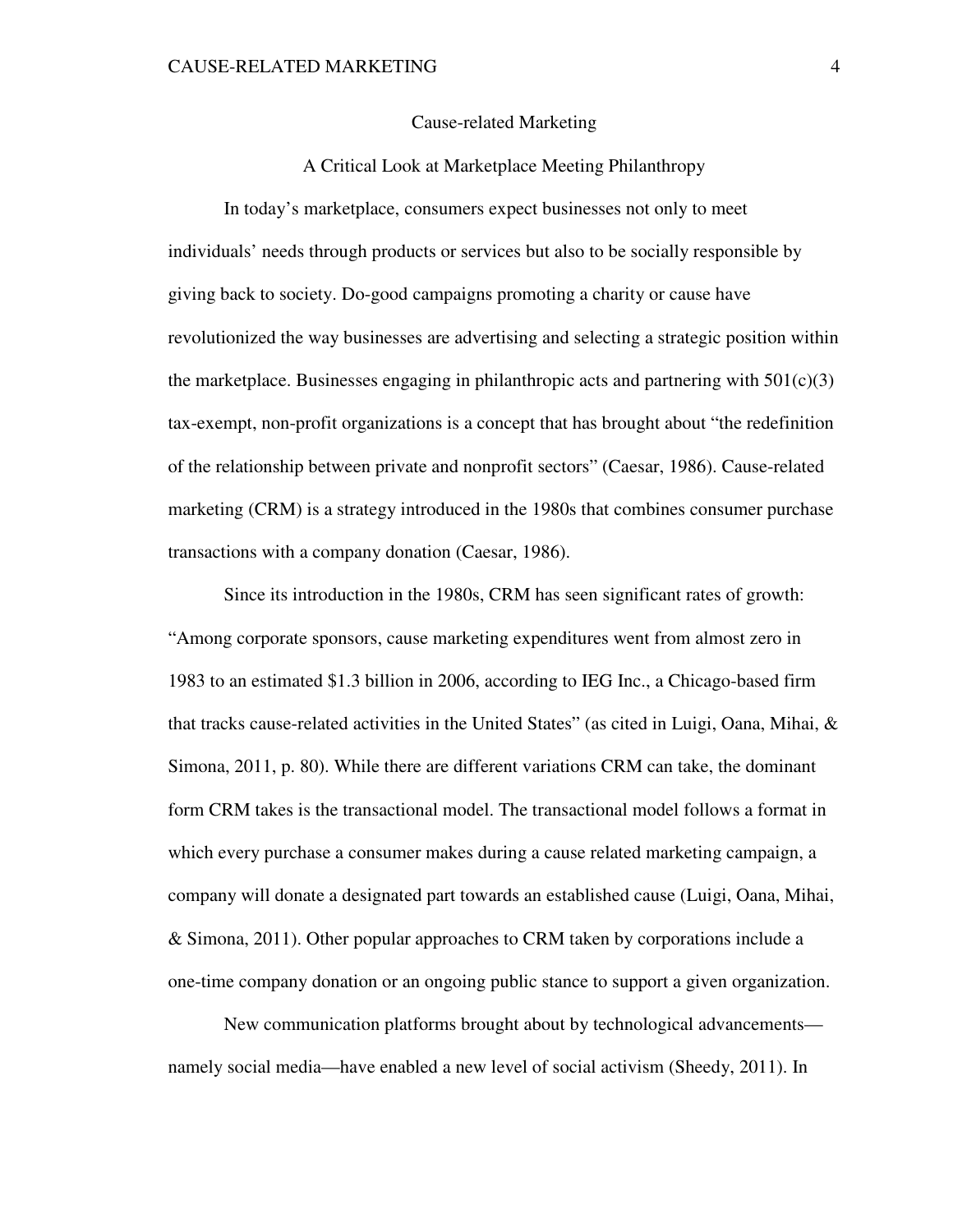2000, twenty years after CRM was introduced, a PMA and Gable Group "survey of corporate members of the Promotional Marketing Association and leaders of major nonprofit organizations indicated that over 85% of corporations and 65% of non-profit organizations had participated in some form of CRM" (Basil & Herr, 2003, p. 60). One of the greatest factors behind the success of this marketing strategy is the connection it makes with the millennial consumer—a generation of socially conscious shoppers looking to make a difference through their shopping cart. CRM is a strategy that has the potential to "build the reputation of a brand, increase profit, develop employee loyalty to the company, and add to their reputation as good corporate citizens" when implemented effectively (as cited in King, 2001, p. 123). CRM campaigns are shown to be successful when formed through a strategic context and tied into the mission and vision of the organization. An effective implementation of CRM comes when social and economic objectives are fused into one (Kramer & Porter, 2002).

At first glance, CRM appears to be a strategy that is beneficial for all parties involved. Consumers enjoy the product and the satisfaction of doing good, companies make a profit while enhancing corporate brand image, and nonprofits are receiving donations to do impactful work around the globe. However, CRM has potential downsides that must be taken into consideration. Company CRM campaigns are as widely critiqued as they are praised as the campaigns seek to blend both altruistic and profit-driven motives while partnering with a nonprofit entity. Research has explored the following downsides: "misalignment between the charity and the corporate sponsor, wasted resources, customer cynicism, or tainted images of charity" (Eikenberry, 2009). Ethical concerns surround the core assumptions of CRM—namely, that it is beneficial for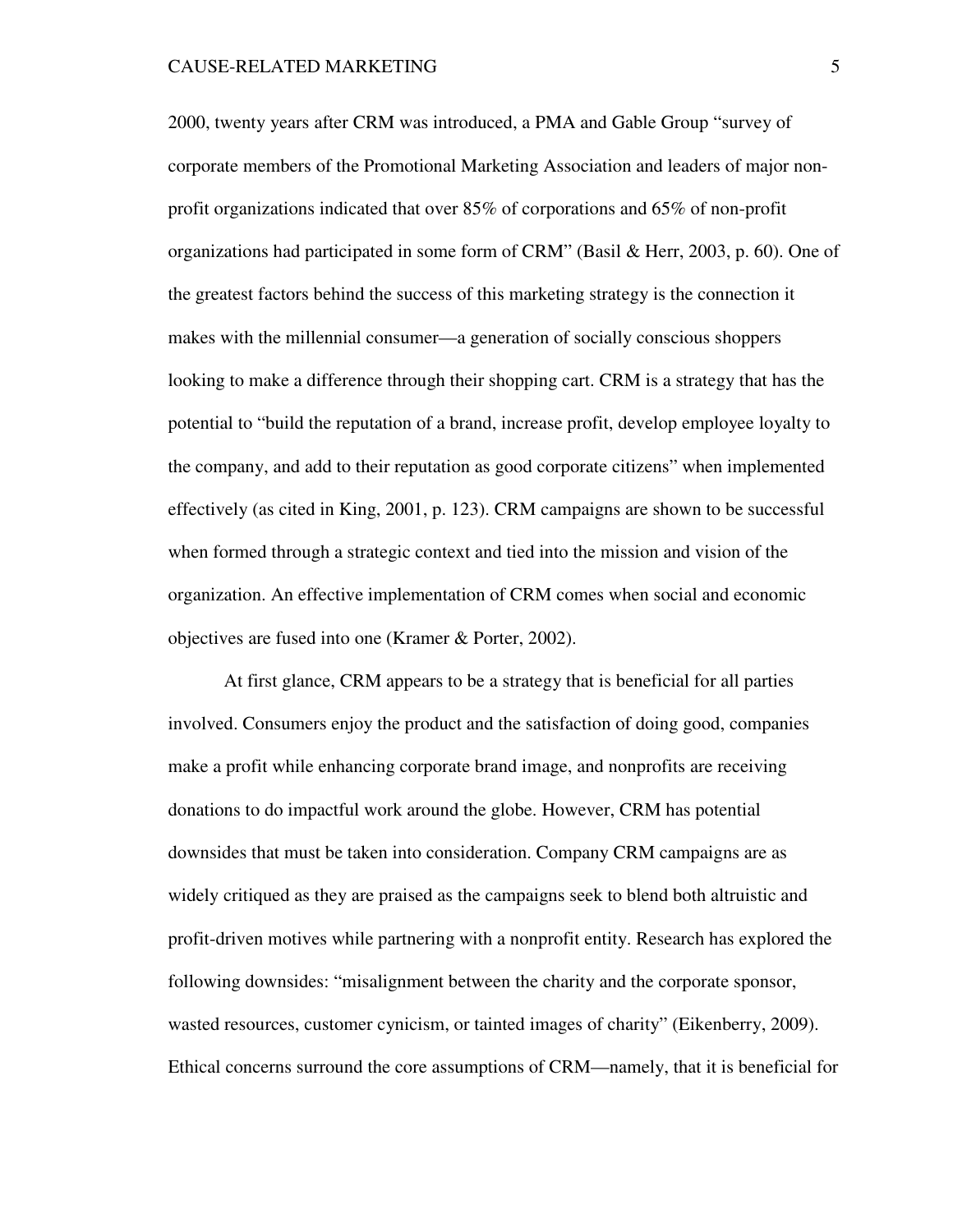#### CAUSE-RELATED MARKETING 6

all parties involved—and the implications it may have on the definition of philanthropy (Nickel & Eikenberry, 2009). With donation caps, campaign times, and funding allocations, many customers are unaware of how CRM works and how much money is actually going to the cause. Some argue that it would be more beneficial for customers to go directly to the nonprofit organization rather than through a corporate middleman. CRM also raises concerns as it fosters an "exaggerated perception of corporate generosity" for consumers (Polonsky, & Wood, 2001, p.15).

Scholars and field practitioners have addressed questions such as whether or not companies can effectively apply a double-bottom line and raise support for charity. Existing research shows how CRM can affect purchasing behavior as well as how it can benefit businesses. However, field discussion and research also points to the potential hazards businesses' can bring upon themselves when choosing to implement the popular CRM strategy. The following discussion will provide a definition and history of CRM under the framework of a company's corporate social responsibility initiatives. The discussion will also explore one of the most prominent CRM campaigns in American history, followed by a more recent campaign example that has resonated specifically with the millennial consumer. A critical analysis will follow each of the CRM campaign descriptions, highlighting both the positive impacts and negative implications of each.

#### **Corporate Social Responsibility**

CRM is a marketing strategy that falls under the umbrella of corporate social responsibility. Corporate social responsibility can be defined as "the continuing commitment by business to behave ethically and contribute to economic development while improving the quality of life of the workforce and their families as well as of the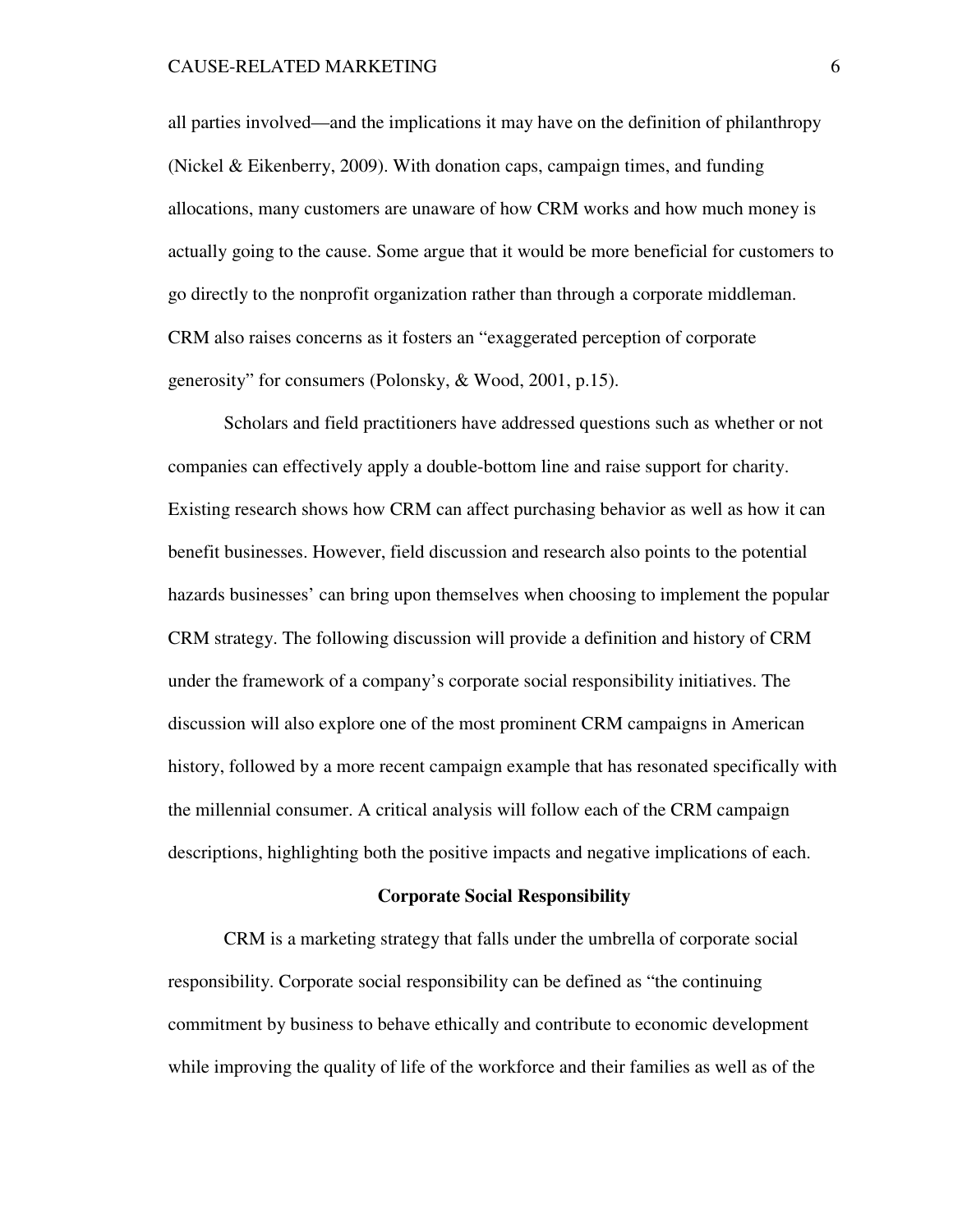local community and society at large" (Holme & Watts, 1999). In today's marketplace, corporate social responsibility is not just an added benefit a company can use to bolster its image (although this is a real byproduct when a social responsibility program is implemented effectively). Corporate social responsibility is now a necessity, as consumers are mandating that companies not only provide increasing dividends to shareholders but also use influence and resources to begin to solve some of society's social, economic, and environmental ills, such as starvation or lack of clean water.

In a 2013 Cone Communications/Echo Global CSR Study, 10,000 consumers from 10 of the highest GPD producing countries shared their thoughts about corporate social responsibility initiatives. The study found the following results:

- Just  $6\%$  of consumers believe the singular purpose of business is to make money for shareholders.
- **91%** believe companies must go beyond the minimum standards required by law to operate responsibly.
- **93%** want to see more of the products and services they use support CSR.
- More than  $[8\text{-}in\text{-}10]$  consider CSR when deciding where to work  $(81\%)$ , what to buy or where to shop (87%) and which products and services to recommend to others (85%) (Cone Communications, 2013, para. 12).

In addition, the study found that corporate social responsibility programs tied to strategies such as CRM exerted significant influence over consumers' purchasing habits. In the study, 91 percent of consumers said they would switch to a brand that supports a cause, given price and product were similar. Also, 67 percent of participants had bought a causerelated product within the past year (Cone Communications, 2013). Consumers relayed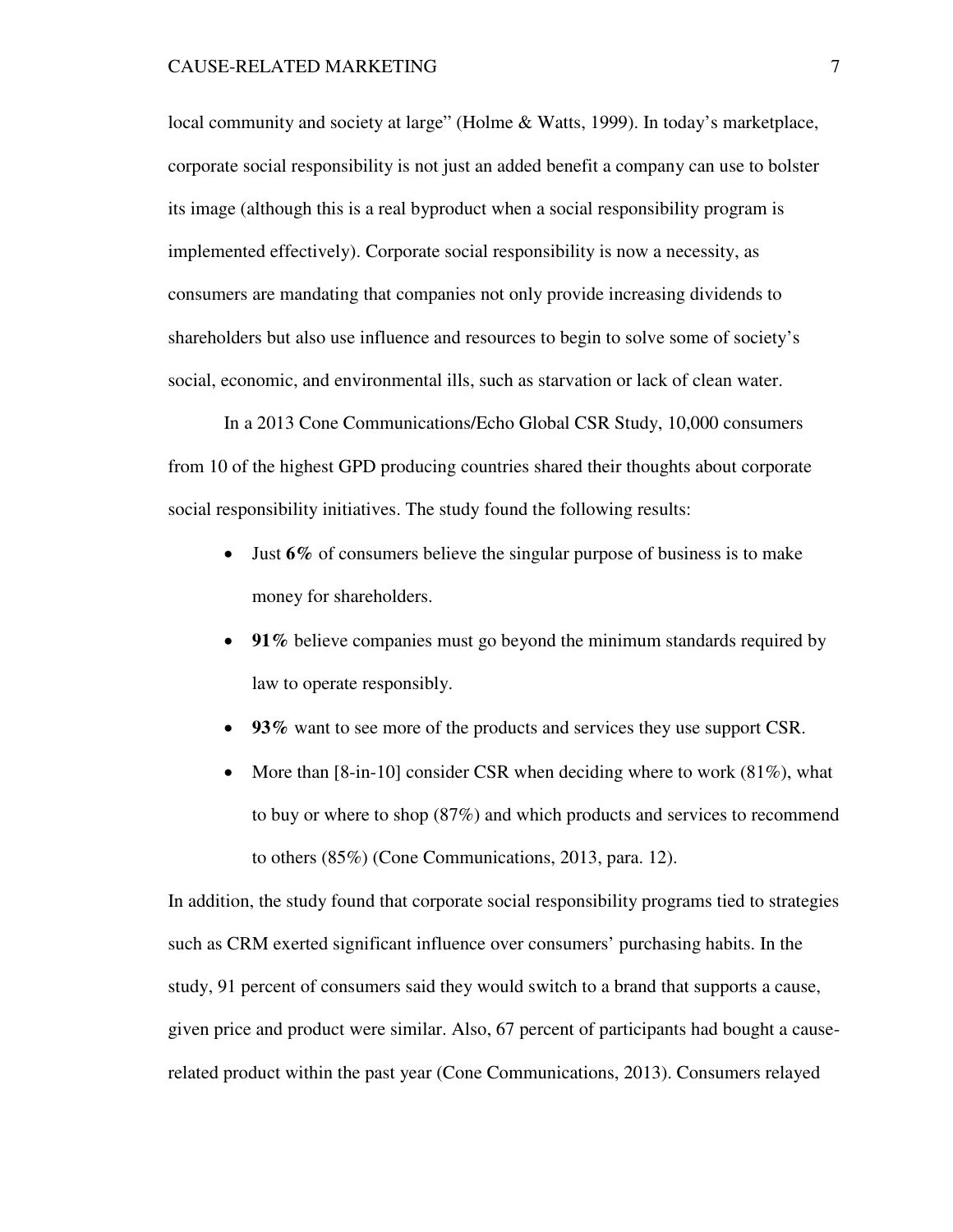### CAUSE-RELATED MARKETING 8

that if a company promoted a cause-related product under a corporate responsibility program to give back, they would feel personally responsible to do their part to help solve social issues and purchase the products that would help further that goal. Corporate social-responsibility could be seen as the underlying framework that supports a sales and marketing strategy such as CRM.

While CRM is seen in stores through products on a shelf or online through an ecommerce website, corporate social responsibility is the overall company's philosophy or plan of action as to how it will give back to society through long-term unwavering commitments. In other words, CRM is an approach some corporations may choose to take in order to help support their social responsibility program. Some professionals within the marketing field have argued the CRM is not philanthropy at all and should not be used as means to achieve social responsibility as companies are expecting a return on their investment through increased sales performance and brand awareness. However, a study of one is incomplete without the discussion of the other. The 2013 Cone Communications study shows that corporate social responsibility—specifically the promotional strategy of cause-related marketing—is not only a topic of relevant conversation but is also a topic demanding increasing attention as the traditional roles of marketplace, consumer, and business philanthropy have started to shift.

#### **Definition of Cause-related Marketing**

Not every socially responsible act on behalf of a company qualifies as a CRM strategy. By definition, CRM is not a foundation donation. Donations made as a result of a CRM campaign do not come from the corporation's philanthropic foundation account. Rather, a portion of the organization's budget that would have been used for advertising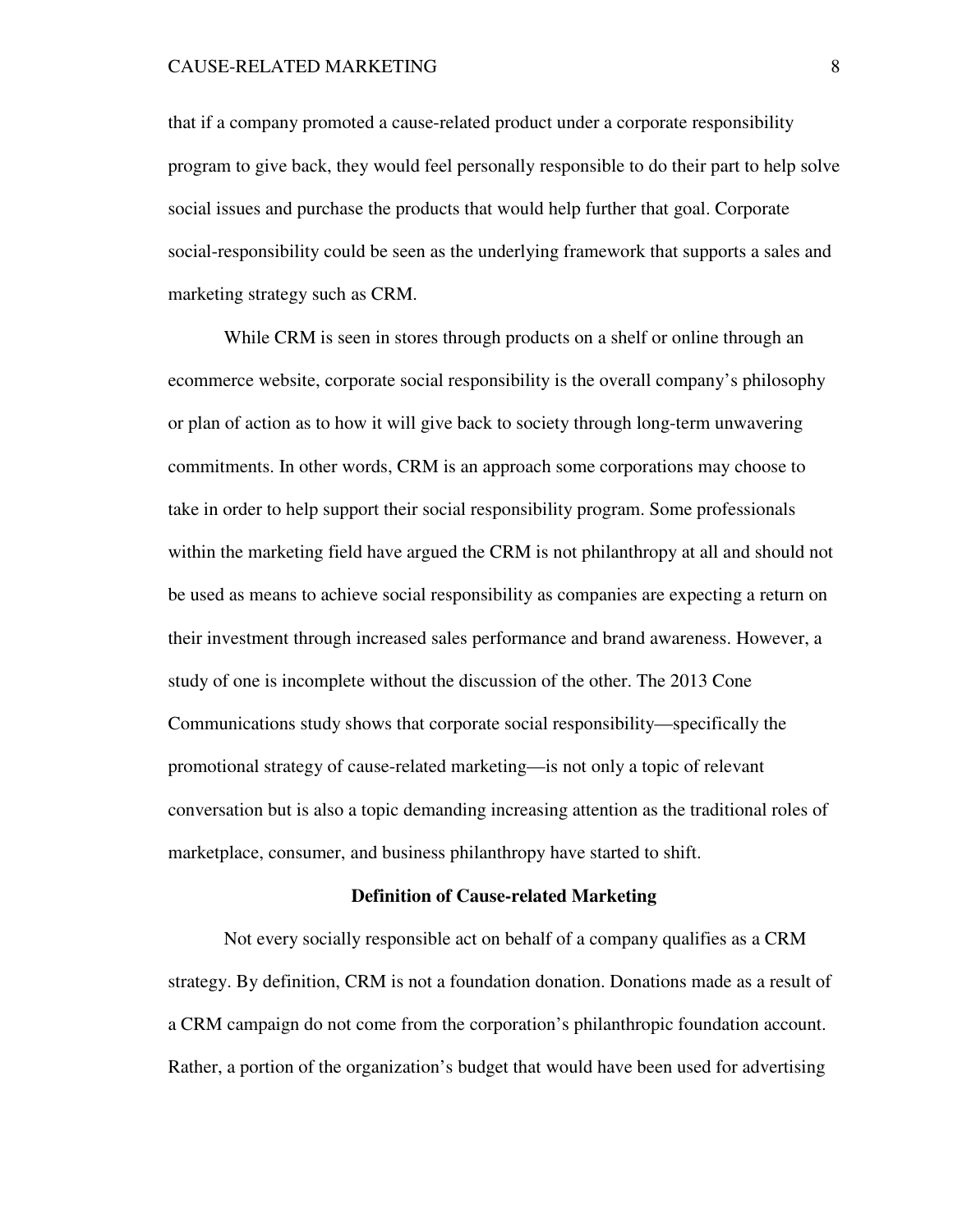### CAUSE-RELATED MARKETING 9

is set aside for a donation after the specified time period of the CRM campaign. In a CRM campaign, corporations often spend more money on advertising promoting the cause than they do in donations (Varadarajan & Menon, 1988). As far as the United States' tax definition is concerned, CRM is not considered charitable contribution and is not tax deductible (Polonsky & Wood, 2001).

Although CRM is not defined as a charitable contribution, a contribution might happen in the context of a CRM campaign. However, the contribution is generally made with an expectation that profit will be earned by consumer purchasing of cause-related product offerings. CRM campaigns often have donation minimums and maximums written in fine print—the minimum amount of money a company promises to give through a CRM campaign as well as a donation cap. CRM campaigns may also only run between specific dates. Other times, the product sales may not contribute to the cause at all. Rather, the company has made a one-time donation to the nonprofit entity and is simply taking a public stance in support of the issue.

Cause-related marketing, also coined "consumption philanthropy", comes in three forms (as cited in Luigi, Oana, Mihai, & Simona, 2011). The first form is transactional CRM in which a portion of the proceeds from each unit/product sold is donated to a designated cause. Authors Laurentiu Dan Anghel, Georgiana Florentina Grigore, and Mihai Roşca define a CRM campaign as having the following elements: "[the] CRM campaign involves an offer that is valid for a period of time, refers to a specific product of the company and performs for the benefit of nongovernmental organizations, or another partner, who has legitimacy in the selected cause and the ability to manage money" (Anghel, Grigore, & Roşca, 2011, p. 73). This model is the most popular form of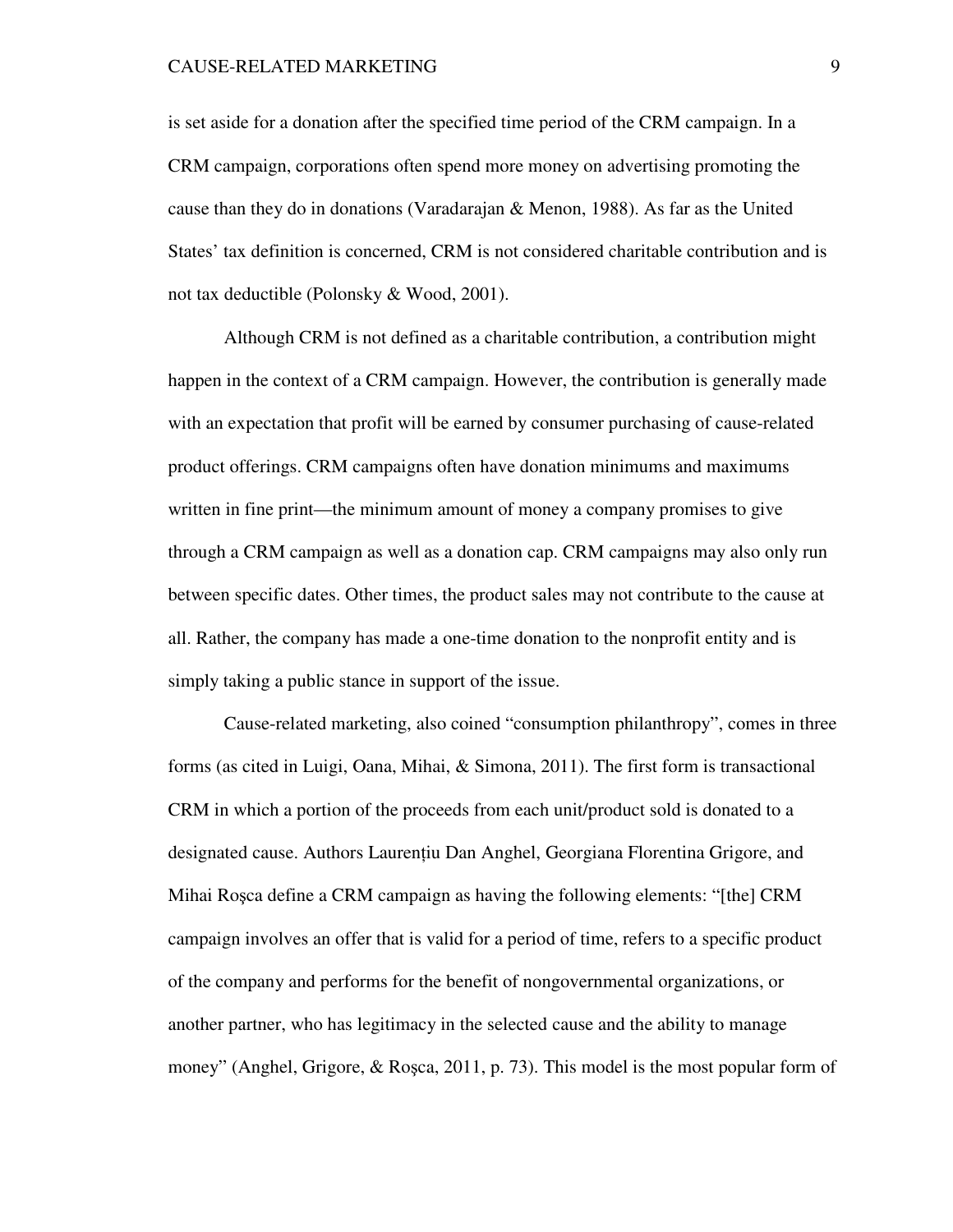CRM campaigns. An example of the transactional CRM model is the PRODUCT (RED) campaign started in 2006 by Robert Shriver and partner Bono from the band U2. The (RED) campaign partners with major national retailers such as Gap and Apple to sell (RED) products in order to raise money to combat the fight of HIV/AIDS in Africa (Wirgau, Farley, & Jensen, 2010). When a consumer purchases a (RED) iPod, for example, Apple makes a \$10 donation to The Global Fund. The Global Fund is an organization that provides grants to African countries in order to fund disease treatment and prevention initiatives. Another deviation of this model is the emerging buy-one, giveone (BOGO) approach that has brought, arguably, the greatest deal of awareness to cause-related marketing within the past ten years.

*Stanford Social Innovation Review* authors Christopher Marquis and Andrew Park take an in-depth look at the progression of the buy-one, give-one model as more socially conscious entrepreneurs join in the movement. After visiting Argentina and noticing that many children were without shoes, Blake Mycoskie founded TOMS Shoes in 2006 with the mission of donating a pair of shoes to a child in need for every pair purchased from the company (Marquis & Park, 2014). Many other companies followed after TOMS's example, matching everything from eyeglass purchases to blankets. In order to maintain a sustainable model such as the one TOMS has created, companies account for donations through product sales "by charging a premium price for their product, finding ways to reduce costs, or accepting a lower profit margin with the hope of selling more units because of their social cause" (Marquis & Park, 2014, p. 30). For example, one-for-one eyeglass retailer Warby Parker reduces costs by selling quality frames at \$95 a piece ("Culture," 2015).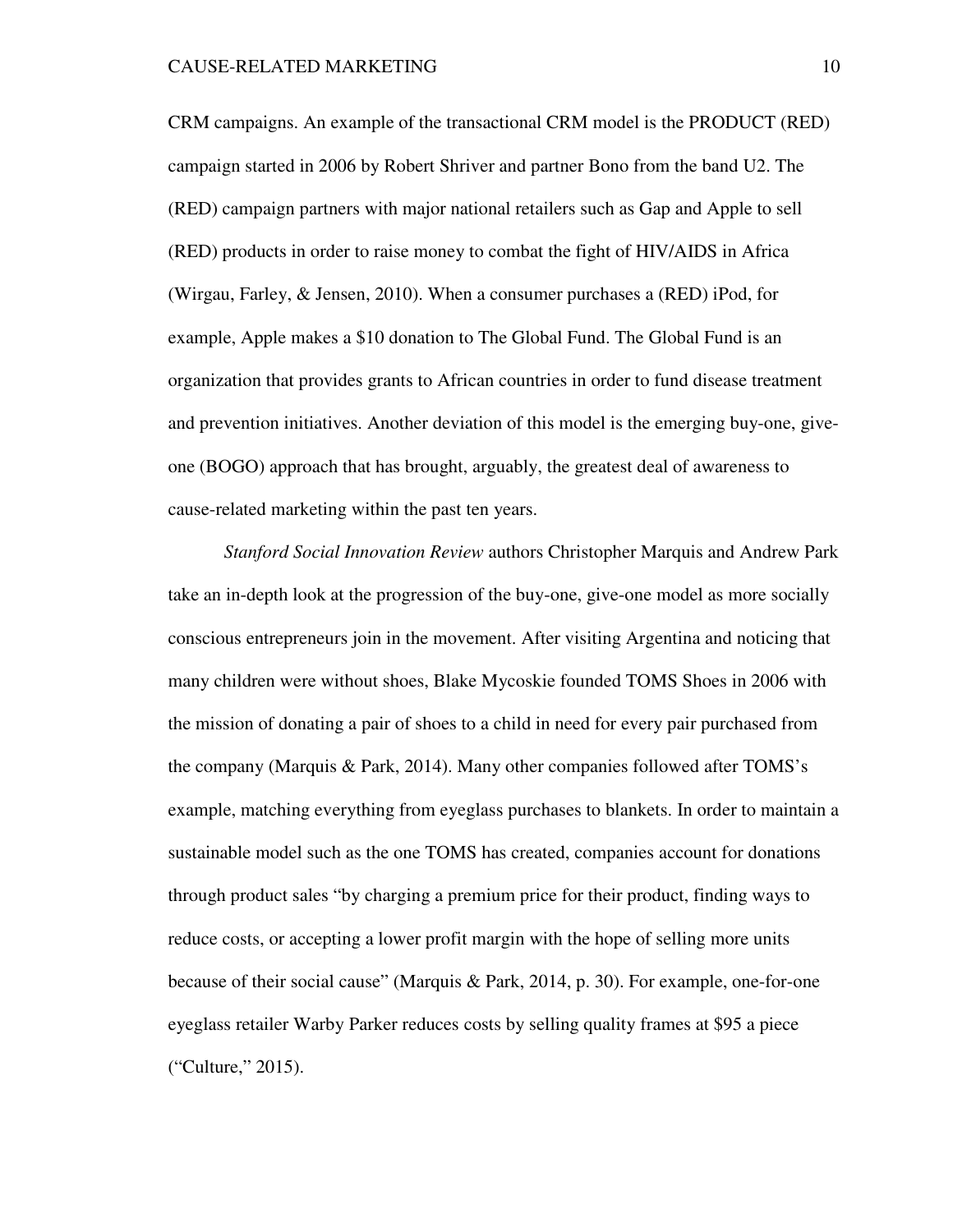Marquis and Park examine the long-term sustainability of the model as well as the potential concerns that arise as buy-one, give-one finds itself in the trend stage. However, despite the popularity with consumers, Marquis and Park point out some concerns with the new model. First, buy-one, give-one models are more effective in some industries than others. Buy-one, give-one models are most popular in the consumer products industry, especially within apparel. Apparel and fashion accessories provide a platform for word-of-mouth advertising, allowing customers to share the story of the brand and how the product purchase gave to a need. Other industries, such as the food industry, face struggles when providing a product that is consumed rather the worn. Another additional concern includes loss of originality as more businesses try to implement the same model. Also, some have agued that while the buy-one, give-one model may meet physical needs such as through a donation of a toothbrush, it is not addressing underlying problems such as lack of healthcare or societal infrastructure.

The second form of CRM, promotion-based CRM, is when companies make charitable contributions to a cause and take a company stance to support it, often through the creation of a foundation. Promotion-based CRM is not based on individual consumer transactions but rather an overarching support to a societal cause. For example, Whole Foods Market, a retailer that offers a wide selection of organic produce and products, takes a public stance to support sustainable agricultural practices and environmental stewardship ("We Practice," 2015). While proceeds from individual product sales do not go to support sustainable farming, the company started the Whole Planet Foundation to give back. Through customer donations, the Whole Planet Foundation provides monetary support to the Whole Foods stores' suppliers and farmers. The Whole Planet Foundation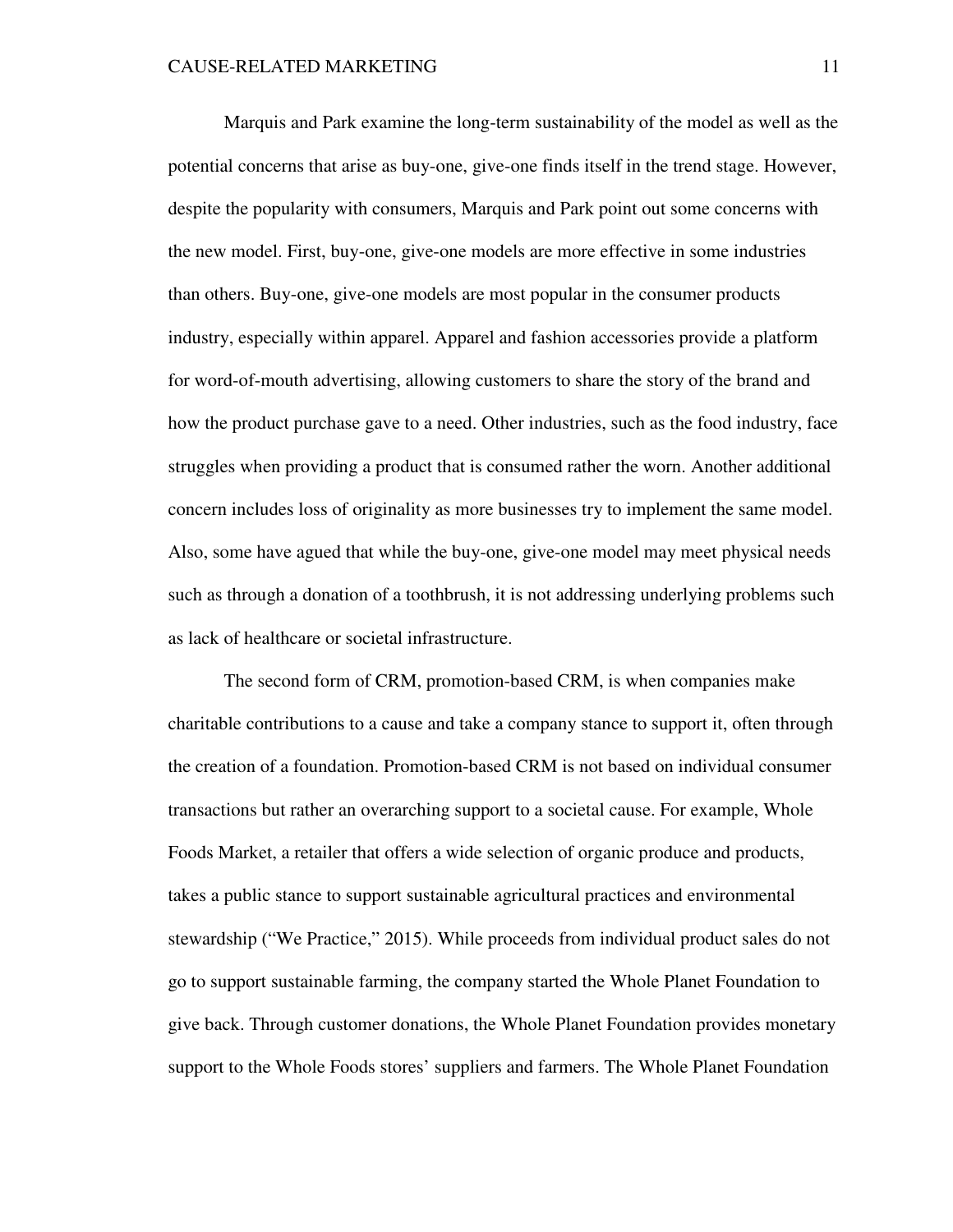states the following on its website: "We provide grants to microfinance institutions in Asia, Africa, the Americas and the Middle East, who in turn develop and offer microenterprise loan programs, training and other financial services to the self-employed poor" ("About the Foundation," 2014). Product packaging may appear misleading in cases when this model is used. Even while a cause may be advertised on the product packaging, companies may have made a one-time donation or are advertising their separate philanthropic foundation without any of the individual product proceeds going to support that cause.

The third form, licensing CRM, is a strategy in which a charity allows a corporation to use its name and logo in exchange for part of the product proceeds (Luigi, Oana, Mihai, & Simona, 2011). An example of licensing CRM is the NFL's use of pink colored gear to raise awareness of breast cancer. The ribbon-adorning pink gear worn by the players is a licensed agreement between the NFL and the American Cancer Society. While some CRM campaigns may fall into one category, other campaigns and product offerings may fit into more than one of the three CRM categories listed.

#### **History of Cause-related Marketing**

The expected roles and purposes of business in the  $21<sup>st</sup>$  century have evolved from years past. Before 1980, many people followed renowned economist Milton Friedman's belief that the sole role of the corporation was to maximize profits and ensure a return on investment for stakeholders (Luigi, Oana, Mihai, & Simona, 2011, p. 80). Milton states the following in his 1962 book entitled *Capitalism and Freedom*:

There is one and only one social responsibility of business—to use its resources and engage in activities designed to increase its profits so long as it stays within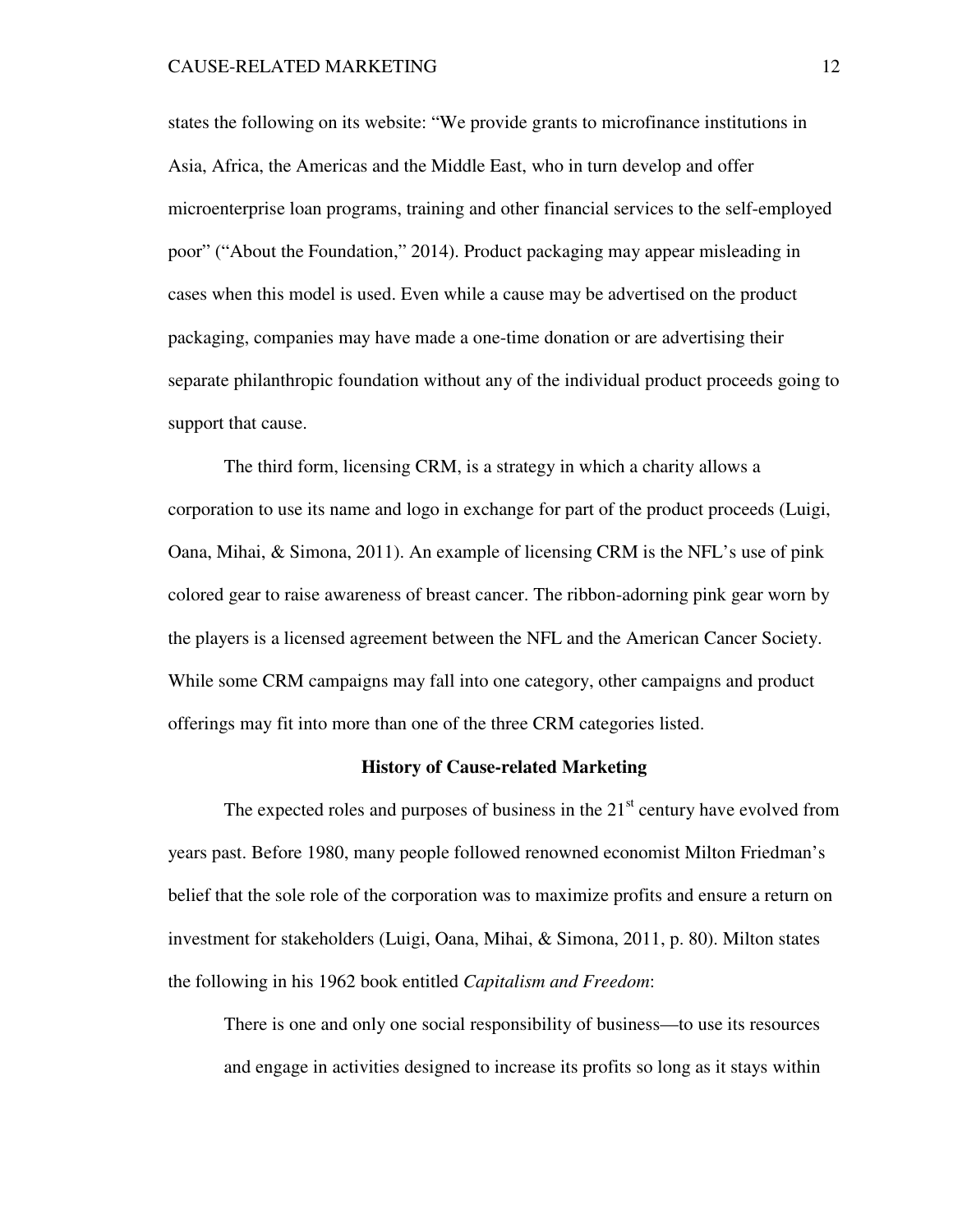the rules of the game, which is to say, engages in open and free competition,

without deception or fraud. (as cited in James & Rassekh, 2000, p. 662) During this time, popular thinking held that it was the responsibility of the government, churches, and nonprofits to raise money for causes and that the agendas of profit and charity be kept separate. Laws limited corporate giving and to whom they could donate. Corporations were seldom allowed to make donations to charity, and in the rare cases that they were, the corporation had to show that the donation would be a direct benefit to shareholders. The 1883 case of *Hutton v. West Cork Ry. Co.* determined, after a company's board of directors tried to give pay to a retiring member, that only those donations that produced "some direct, tangible benefit" to shareholders would be permissible (Gramm, 1961, p. 207).

In 1953, Friedman-inspired thinking began to change as A. P. Smith Manufacturing Company donated a \$1,500 amount to Princeton University. The action was brought before the New Jersey Supreme Court the following year. The 1954 decision upheld the validity of the \$1,500 donation and the legal limitations for corporations to prove a direct benefit were lifted (Gramm, 1961). Armed with newfound freedom, companies began to search for ways to combine the consumer's emerging call to give back to the community with the need to make a return on marketing investment.

The concept of cause-related marketing was introduced in 1983 when American Express joined in the Statue of Liberty restoration project. Every time an individual used his or her American Express card or a new member signed up, the company would make a one-cent donation to the project. According to authors Luigi, Oana, Mihai, and Simona, the results were staggering. The authors state that within " just 3 months, 1.7 million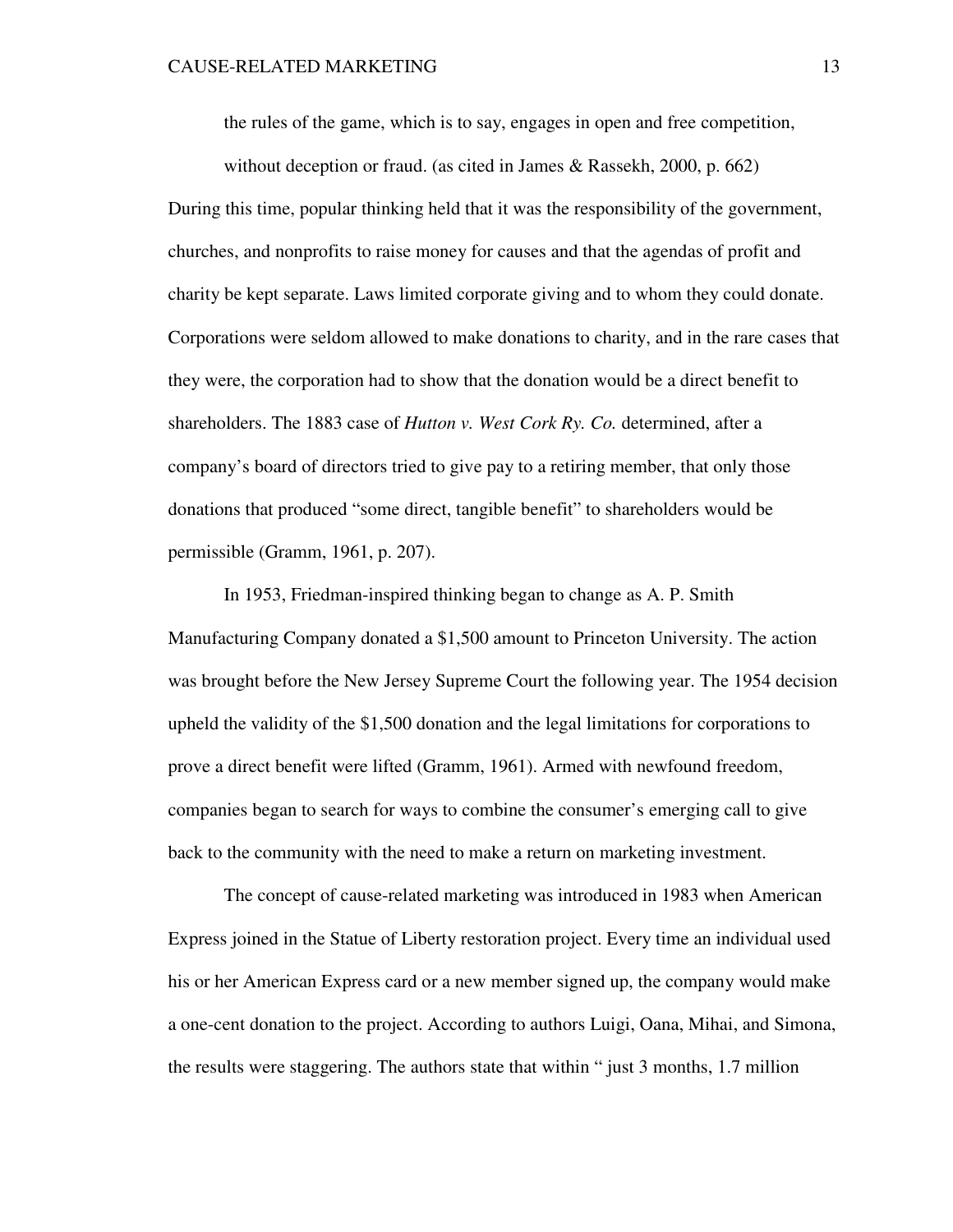dollars were gathered for the cause and the usage rate of AmEx cards increased by 27%, while the new subscription rate rose by 45%" (Luigi, Oana, Mihai, & Simona, 2011, p. 79). The marketing department at American Express was first to coin the term "causerelated marketing" during the duration of the campaign. With the pairing of product sales and donations to a cause, American Express birthed what is now considered to be the modern day CRM movement within the marketplace (Caesar, 1986). CRM can be defined as a marketing agenda that seeks to grow the business by creating profit derived from supporting a worthwhile cause through product sales (Varadarajan & Menon, 1988).

## **The Push for Social Responsibility**

The increasing demand for companies to be socially responsible is derived from a number of factors. The first factor is the phenomenon of globalization through the emergence of the Internet. Globalization has resulted in a smaller, connected world in which individuals are not held back by physical location. Through the Internet, individuals can connect with others across the globe with the click of a few buttons. Because the world is becoming more connected and technology has made information readily accessible, consumers are more aware of social issues and have more leverage in the marketplace. George Pohle, VP and Global Leader of Business Strategy Consulting at IBM Global Business Services, says the Internet transforming how companies are approaching customers and corporate social responsibility initiatives:

…[Internet] allowed greater visibility into the actions companies are actually taking. So they know more about what companies are doing today than they ever have in the past. The second thing that it's doing is it's allowing consumers to band together to create advocacy groups much easier than they ever could do in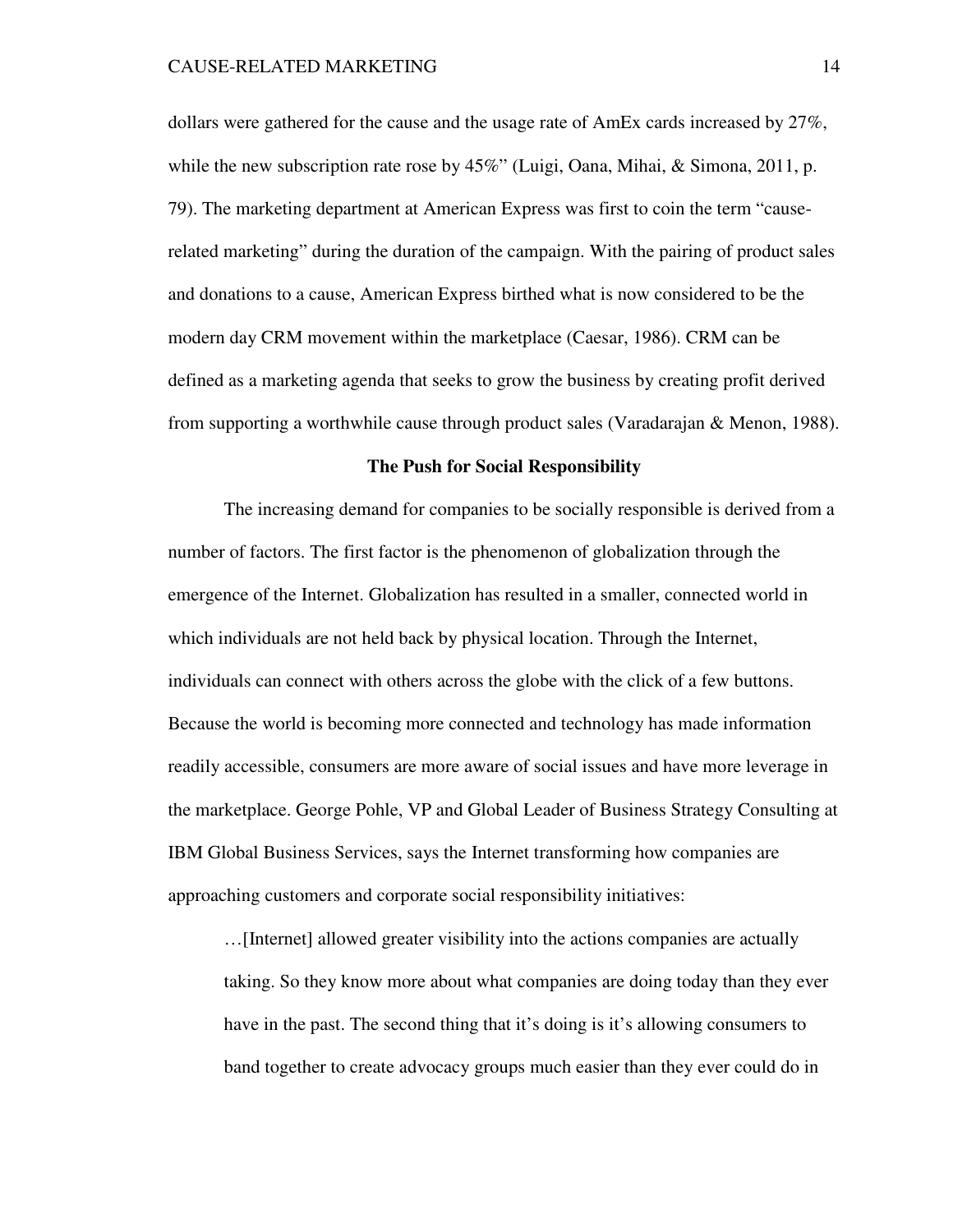the past and to exert influences on corporations once they've banded together ("IMB Study," 2008).

The Internet has allowed customers to have a voice that was not possible twenty years ago. Before the invention of the Internet and information technology, the only way to contact a company was through a phone call or letter voicing a recommendation or complaint. In today's marketplace, customers can engage with companies not only through those traditional methods but also through online means such as e-commerce by purchasing products as well as authoring blog posts or content on social media sites.

The widespread reach of social media has also revolutionized the way customers are able to interact with companies and participate in CRM campaigns. The 2013 Cone Communications/Echo Global CSR Study revealed that almost two-thirds of consumers take to social media to communicate with companies in regard to their corporate social responsibility efforts. Positive corporate social responsibility actions taken by a company can be spread faster and more effectively with social media (Cone Communications, 2013). Customer voices are now amplified, whether they bring about compliments or criticisms. Successful companies are listening to consumers, joining the conversation, and responding by taking action. New communication technologies allow customers to challenge company actions and hold them to a higher standard of social responsibility and accountability.

## **Resonating with the Millennial Consumer**

Consumers of all ages are beginning to demand a level of social-consciousness, the millennial generation, or Generation Y, is at the forefront of this movement, calling for corporations to be held to a higher standard of corporate social responsibility. Bolder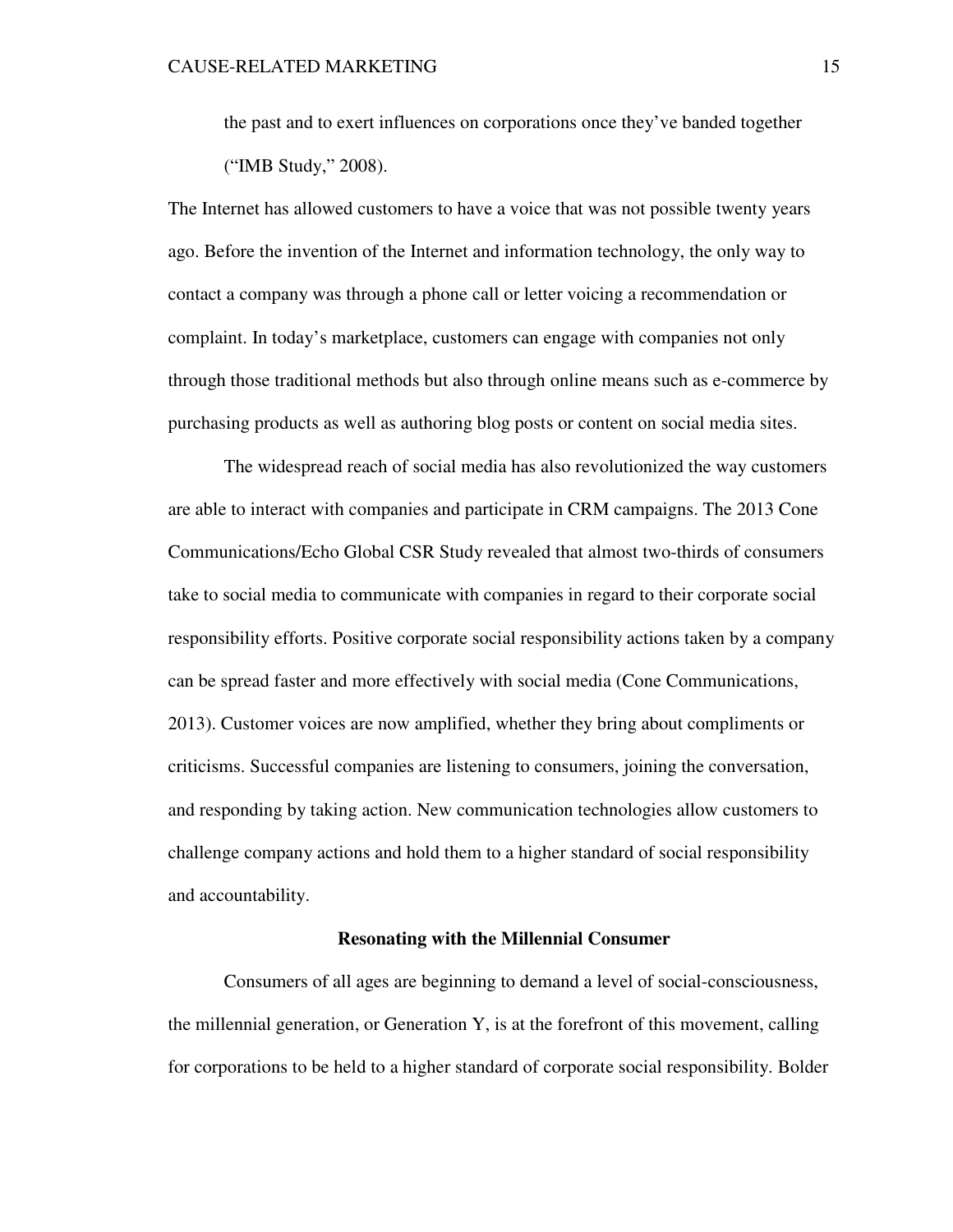corporate social responsibility programs have surfaced, and cause-related marketing has seen an immense wave of growth because this strategy resonates deeply with the millennial consumer. The millennial generation can be defined as individuals born in the United States from around 1980 to the late 1990s, who are now aged roughly from 18 to 29 (Kohut, et al., 2010). Some defining characteristics of the millennial generation include the following: "disciplined and accepting of authority, well-educated and competitive, upbeat and open-minded, and entitled" ("The 2006 Cone Millennial Case Study," 2006). Millennials are also the most educated, most ethnically diverse, and most connected generation in the United States.

Accenture, a leading consulting, technology, and outsourcing firm, estimate that millennials spend nearly \$600 billion on products and services each year. Accenture authors Christopher Donnelly and Renato Scaff state the following: "While Millennials are already a potent force, they will truly come into their own by 2020, when we project their spending in the United States will grow to \$1.4 trillion annually and represent 30 percent of total retail sales" (Donnelly, & Scaff, 2013, p. 2).

In addition to millennials' billion dollar spending level, social activism remains one of the top marks of a millennial. A 2006 millennial study conducted by Cone Communications/AMP Agency revealed that millennials are active participants in their communities and are defined as "pro-social" ("The 2006 Cone Millennial Case Study," 2006). The study had 1,800 participants and sought to understand millennial behavior in regards to joining causes and social movements. Out of the respondents surveyed:

• **69%** consider a company's social and environmental commitment when deciding where to shop.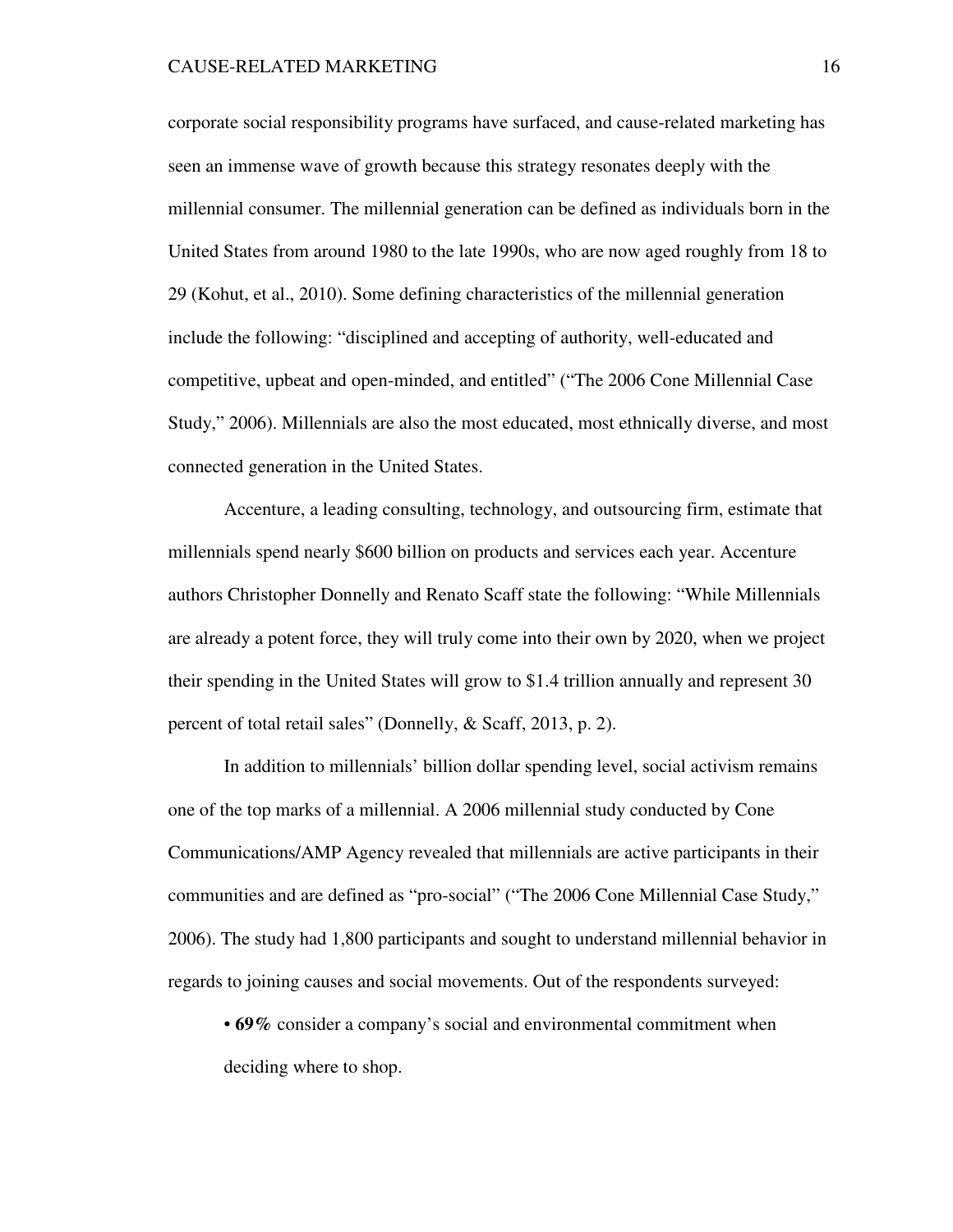• **66%** will recommend products or services if a company is socially responsible.

• **74%** are more likely to pay attention to a company's messages if the company has a deep commitment to a cause ("The 2006 Cone Millennial Case Study," 2006, p. 9).

Millennials believe that what they purchase will make an impact, and cause-related marketing seeks to tap into this belief. Not only will millennials reward companies for being socially responsible, but they will punish companies as well if they fail to support a cause. Forty-five percent of participants said that they would refuse to buy a product from a company if it was irresponsible ("The 2006 Cone Millennial Case Study," 2006). Businesses' bottom lines are beginning to be affected solely based on what causes they do or do not support in the public eye. In 2012, Chick-fil-A customers revealed that they would reward a company that supported a cause that the customers also supported. On August 1, 2012, Chick-fil-A hit record sales after Arkansas Governor Mike Huckabee organized a national Chick-fil-A Appreciation Day to support CEO Dan Cathy's public stance in support of traditional over gay marriage. Thousands of people from around the country went to dine at a Chick-fil-A to show their support (Bingham, 2012).

Another reason that cause-related marketing efforts resonate with millennials is that the strategy offers immediate gratification. Millennials have been raised in a childcentric society, with continuous parental/societal reassurance of personal worth and value. Millennials are often said to be entitled and believe they can achieve and make an impact based upon personal efforts (Cone Communications, 2006). Millennials, along with other age demographics, are looking for companies to which they can connect emotionally. A study conducted in 2003 by the Leicester Business School of De Montfort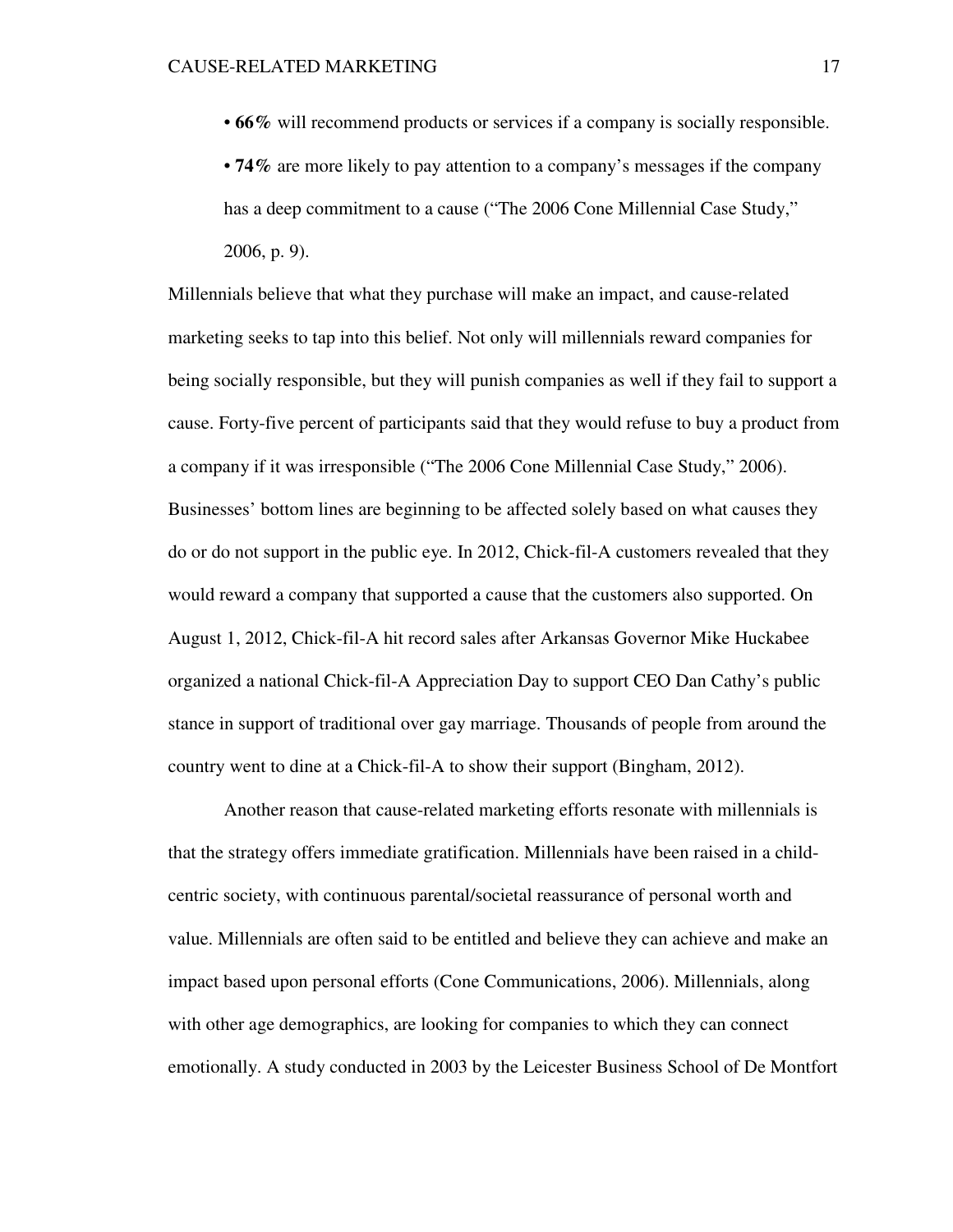University examined the effects of the consumer's personal and emotional involvement in the breast cancer cause as a determinant of purchasing behavior. Evidence from the study revealed how consumers of all ages are moved to participate in CRM campaigns when they feel involved and personally connected to the cause (Broderick, Jogi, & Garry, 2003). Customers who felt the strongest connection had either personally been affected by breast cancer or knew of someone close who had been affected. Many cause-related marketing advertisements use emotional appeals in an attempt to establish this deeper connection with the customer.

Millennials, being the most ethnically and culturally diverse of any previous generation, define community in larger terms. As noted in earlier discussion, Internet and communication technologies, namely social media, have allowed the millennial generation specifically to connect with others on a whole new level. Physical location is no longer a barrier. Today, issues such as environmental pollution or lack of clean drinking water are "touching more than the people directly involved" ("The 2006 Cone Millennial Case Study," 2006, p. 4). However, millennials are not only exposed to more of the world through communication technologies and social media, but they are also exposed to the issues of the world through travel. The United Nations has estimated that 200 million international travelers are people who fall within the millennial age range (as cited in Machado, 2014). These travelers account for over \$180 billion in tourism revenue each year. Millennials are curious about the world and want to explore new regions and issues for themselves.

The Pew Research Center attributes the millennial model of thinking to "cohort effects" (Kohut, et al., 2010, p. preface). Cohort effects are pervasive trends that impact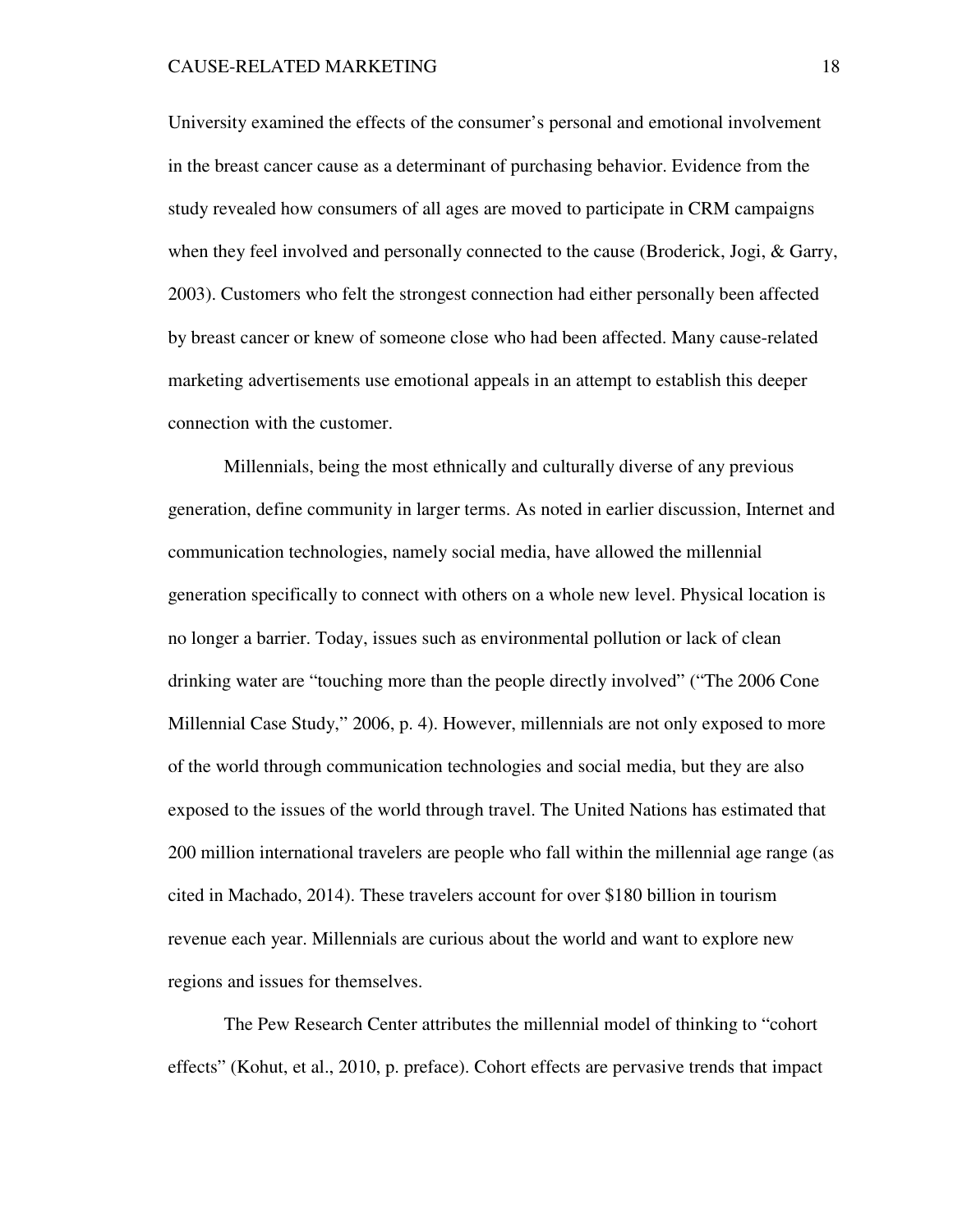an age group while members are forming a self-identity and selecting the values that will matter to them for the rest of their lives. One of these pervasive trends has been pro-bono action in support of a cause. Cause-related marketing has become successful largely because of commonality it holds with the millennial value set.

# **Criticism Surrounding Cause-related Marketing**

Companies are responding as millennial customers demand opportunities to give back while simultaneously purchasing products. One successful CRM model in the United States is the Susan G. Komen campaign. Many consumers are aware of October as Breast Cancer Awareness Month. Customers can choose from a plethora of products, from bagels shaped like ribbons to pink tube socks to financially support the organization. The Susan G. Komen Network is the force behind the massive wave of pink—an organization dedicated to eradicating the disease of breast cancer. The organization is named after Susan G. Komen, who lost the fight to breast cancer in 1980. Komen's sister, Nancy Brinker, started the organization in remembrance of her sister in order to raise awareness and remove the stigma that surrounded breast cancer during that time. Up until Brinker's actions in the public eye, breast cancer was largely a taboo topic. Brinker was able to personify the disease through her sister and connect with others who also knew of someone battling breast cancer (Selleck, 2010).

Pink hasn't always been the color of the breast cancer movement. The pink awareness ribbon so commonly known today was by originally a peach color. In the early 1990s, a woman named Charlotte Haley began distributing peach ribbon to her friends and family in order to show support for her grandmother, mother, and sister who had all battled breast cancer. What started out as a grassroots at-home project took off as *Self*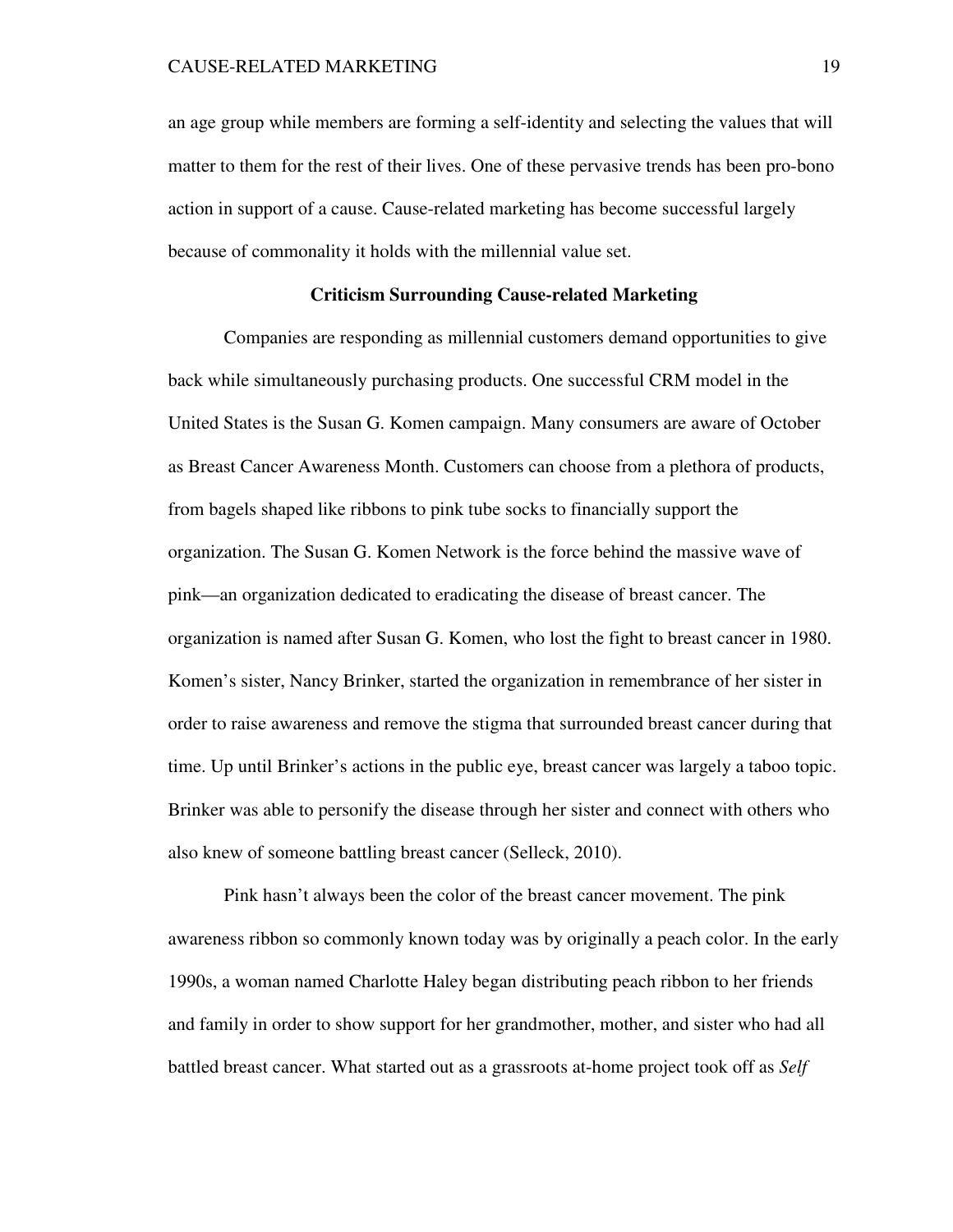*Magazine* caught wind of the ribbon movement, advised Haley that she change the ribbons to a pink color. From there, *Self Magazine* and beauty cosmetic company Estee Lauder partnered together, handing out the pink ribbons at the 1991 Race for the Cure in New York City. The following year, *Self Magazine* and Estee Lauder partnered to hand out over 1.5 million pink ribbons to women. From that moment, the commercialization and widespread movement of the pink ribbon took off across the country (Selleck, 2010). Although the awareness ribbon had previously been used to show support for the military and AIDS, *The New York Times* would call 1992 "The Year of the Ribbon" as other organizations began to claim their ribbon colors with breast cancer leading the way ("History", 2011). CRM has made pink a breast cancer icon.

From the beginning, the  $501(c)(3)$  Susan G. Komen organization was founded with the hopes of becoming a household name and a multi-million dollar operation. Since 1982, the organization has seen explosive growth and has exceeded that original goal. According to the Susan G. Komen website, the organization has invested over \$2.5 billion towards research as well as has advocacy and community programs in over 30 countries around the globe ("Susan G. Komen," 2015). The website currently lists 92 corporate sponsors, with ten of those corporations pledging over \$1 million in donations each year ("Meet Our Partners," 2015). The organization proudly displays its mission on the homepage of their website: "To save lives and end breast cancer forever by empowering others, ensuring quality care for all and investing in science to find the cures" (2015).

While CRM campaigns launched by organizations such as Susan G. Komen bring many benefits, CRM has some inherent shortcomings. With donation caps, campaign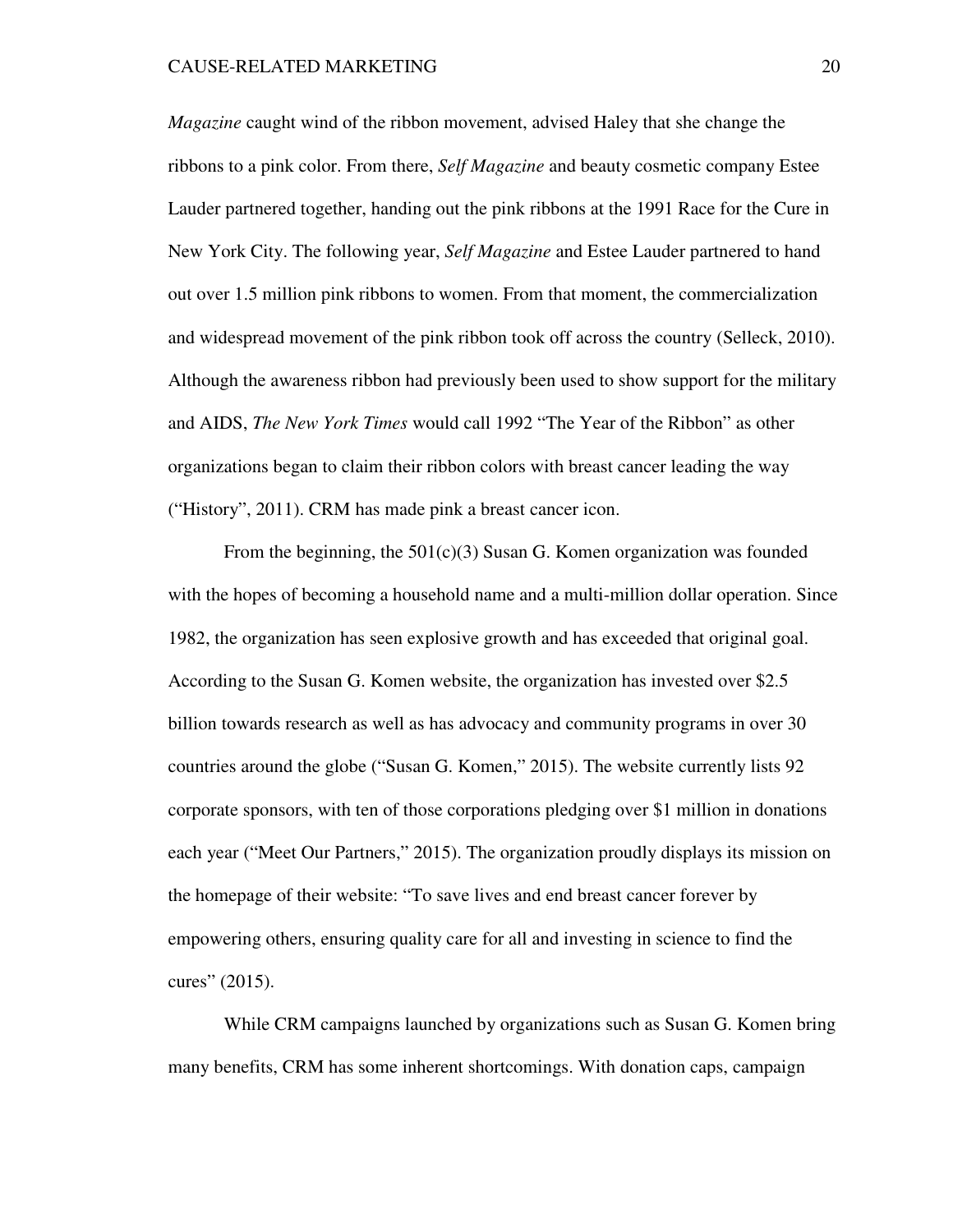times, and funding allocation, many customers are unaware of how CRM works and how much money is actually going to the cause. Parent company General Mills got into trouble in 1999 during its Yoplait "Save Lids to Save Lives" campaign. Yoplait did not put the \$100,000 maximum donation details on the lid. Therefore, consumers thought more money was going to the cause than actually was. The Georgia attorney general's office started an investigation and found that 9.4 million lids were returned, with what customers thought was a 50 cents donation per piece. In order to resolve the situation, General Mills paid a large sum to the Breast Cancer Research Foundation (Jacobs, 2010).

A poor attitude toward the business/brand can also potentially transfer over to a poor attitude towards the charity that it is partnering with (Basil  $&$  Herr, 2003). A powerful example of this was Susan G. Komen for the Cure's decision in 2012 to stop giving \$680,000 in grants to Planned Parenthood, the largest abortion provider in the nation. Many saw the move as the organization's taking a stance against abortion, which caused great controversy. Because the organization received such a high level of criticism, it restored the grants. However, many consumers were still enraged and refused to continue supporting the Komen organization. On the other hand, pro-life supporters began to boycott Komen and its affiliated products due to its connection to Planned Parenthood. Critics began to accuse Komen of offending "both sides of the political spectrum" (Wallis, 2012, para. 12). The Komen Foundation's support and affiliation with other organizations ultimately hurt its ability to raise support for the cause of curing breast cancer.

CRM can also lead to the over commercialization of a cause and can actually be harmful. Adverse effects include the overstated generosity of a corporation, worthy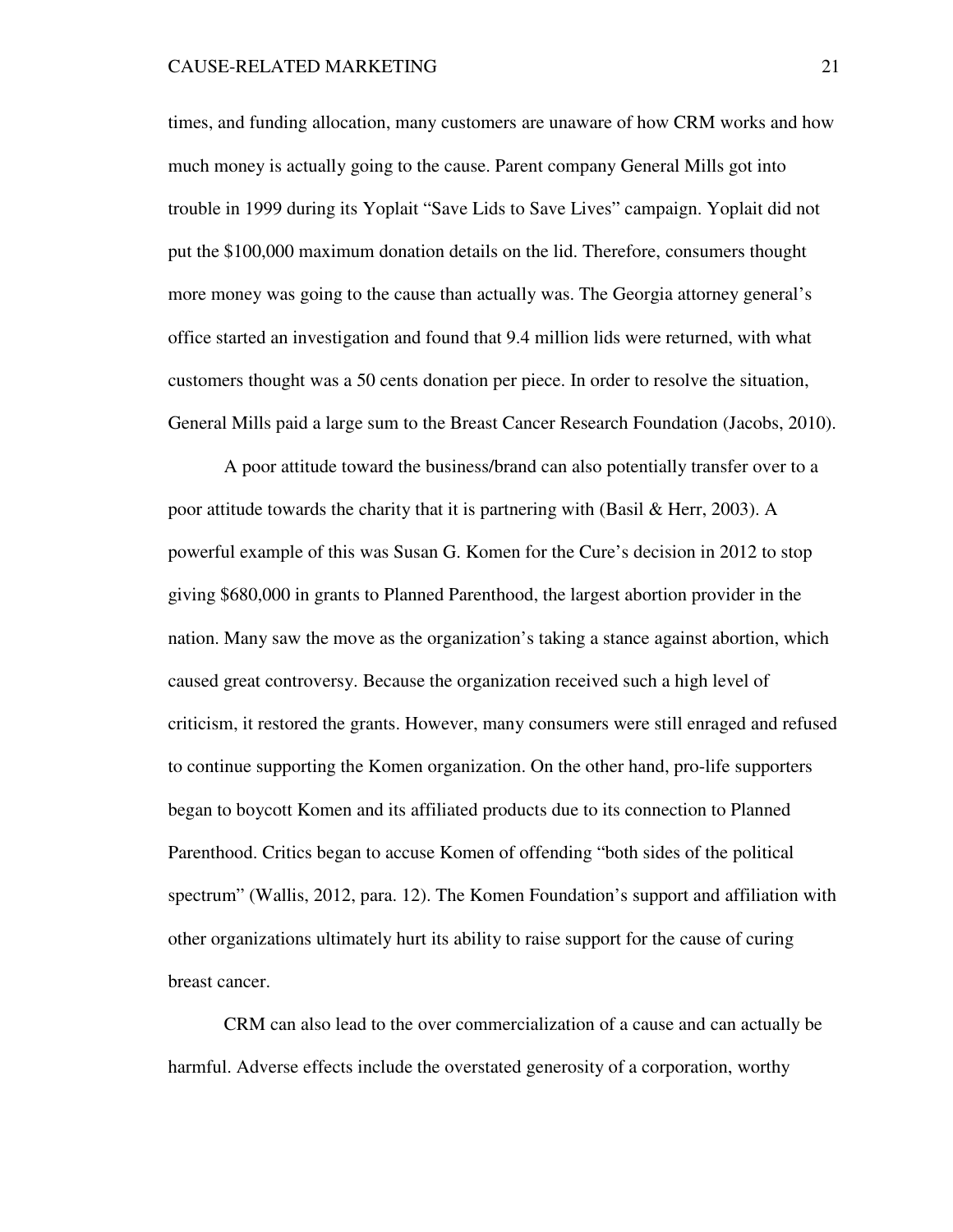### CAUSE-RELATED MARKETING 22

causes losing funds because they are not as marketable, an increase of consumer skepticism, or a tainted nonprofit/cause image (Polonsky & Wood, 2001). For example, while many consumers would know that pink represents breast cancer awareness, would they know what color blue or orange represents? Causes that have not been marketed as heavily might not receive as wide of recognition. While some might not consider this a shortcoming inherent in the CRM model, it is a point one must consider when marketing philanthropic causes.

Research also shows that the definition of philanthropy can potentially be altered and lose some of its transformative qualities when engaging in CRM campaigns. Rather than encourage consumers to take further action and get personally involved in the cause, activism by means of consumption keeps CRM from actively initiating social change (Nickel & Eikenberry, 2009). Consumers are fed a platform that could lead them to believe that the only way they can create substantial change in the world is through opening their checkbooks and filling their shopping carts. CRM provides customers with a desired "feel good" feeling and can lead to laziness over activism.

One of the largest critiques of the CRM approach is the amount of money that actually ends up going to the designated cause. Research has shown that not as much money is going to the cause as consumers might think. For example, the National Football League's players wear pink accessories and equipment during October (an example of promotion-CRM). Football fans can also buy pink-branded NFL products through the transactional model of CRM. However, a small amount is actually going toward cancer research. According to author Cork Gaines, "[F]or every \$100 in pink merchandise sold, \$12.50 goes to the NFL. Of that, \$11.25 (a little over 10 percent) goes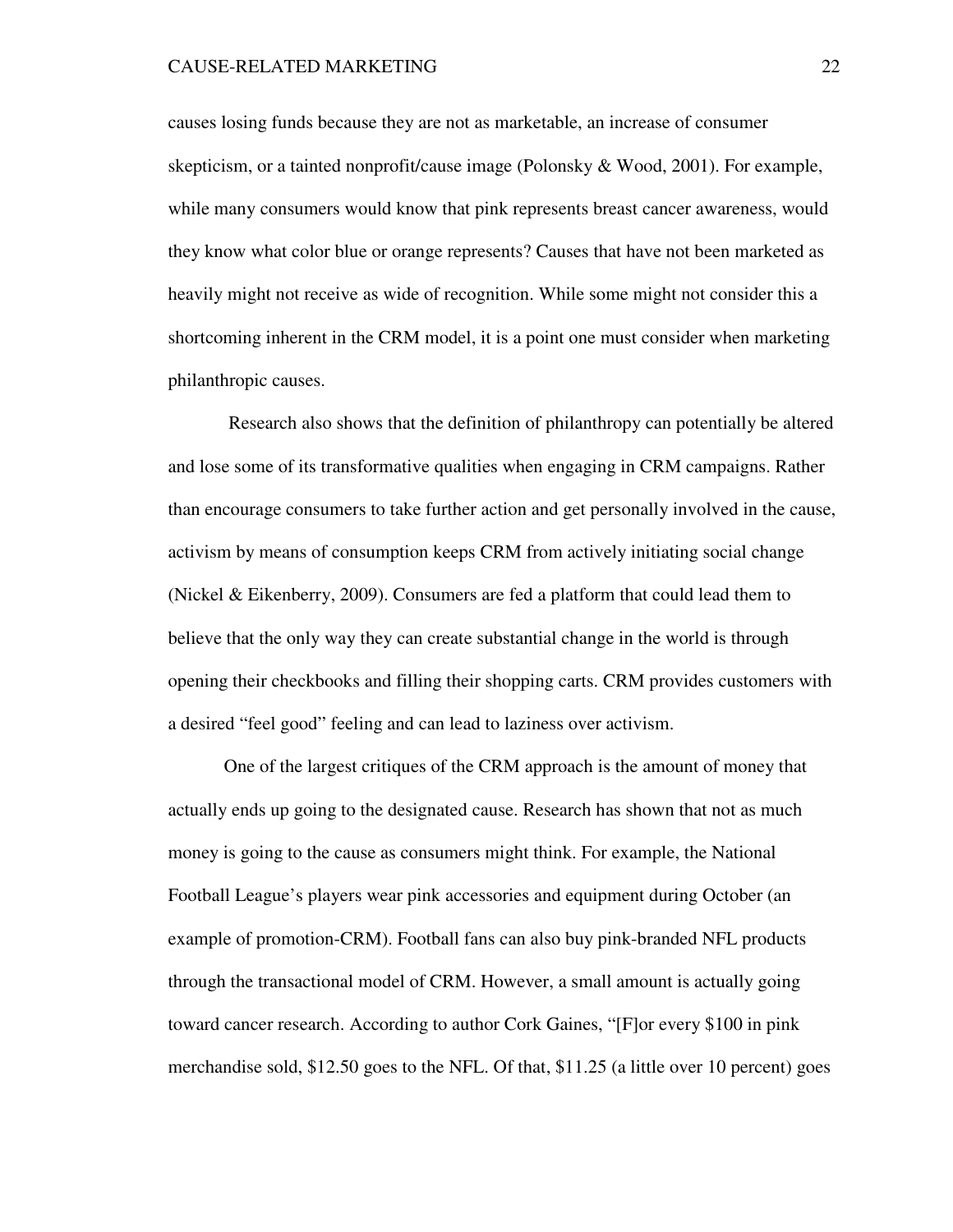to the American Cancer Society (ACS) and the NFL keeps the rest. The remaining money is then divided up by the company that makes the merchandise (37.5%) and the company that sells the merchandise (50.0%), which is often the NFL and the individual teams" (Gaines, 2013, para. 4). Some argue that consumers could more effectively support a cause by going directly through the cause organization itself rather than through a business. These critics would claim that consumers should donate directly to the American Cancer Society rather than through the purchasing of NFL products. Author Cord Gaines states that in total only about "8.01% of money spent on pink NFL merchandise is actually going towards cancer research" (Gaines, 2013, para. 6). American Cancer Society then uses 71.2% of the funds it raises for research, narrowing down the money that goes to actual research even more (Gaines, 2013).

This is true of other campaigns as well. Since General Mills' trouble with the Yoplait "Save Lids to Save Lives" Susan G. Komen campaign, they have continued with campaign seeking greater transparency. However, when looking at General Mills as a corporation, their donation to the breast cancer cause remains less than one percent of net sales. In 2008, the company sales made \$10.1 billion. During that time, General Mills promised to give 10 cents to the cause for every lid that was mailed back with a \$500,000 minimum donation and a \$1.5 million maximum. Compared to the net sales, the maximum donation would only be .10% of the total. That is a tenth of a percentage point and hardly "a drop in the bucket" for a company such as General Mills (Selleck, 2010, p. 130).

Many have called the phenomenon "pinkwashing", a "quasi-philanthropic marketing strategy" in which part of the product proceeds go to support the Komen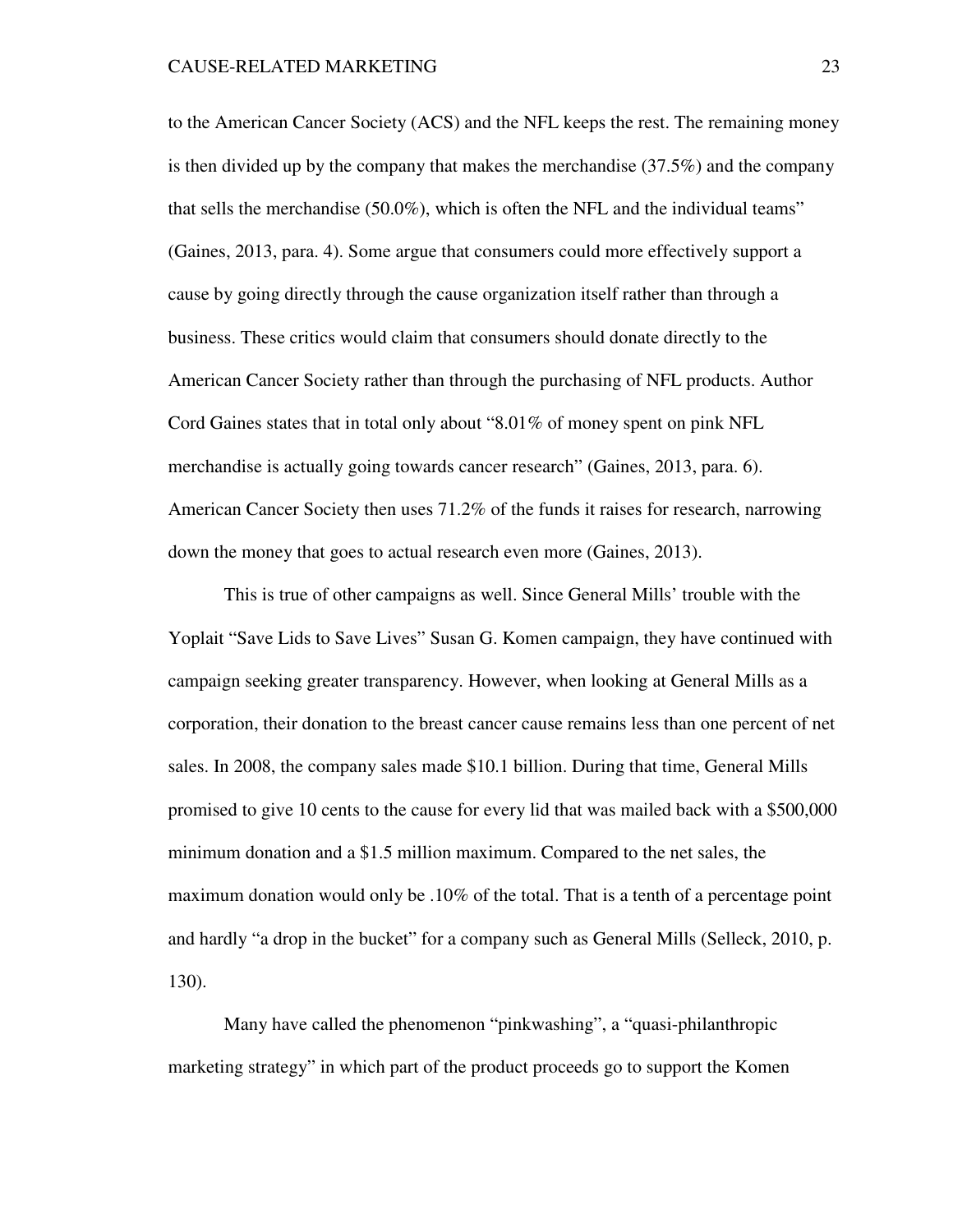Foundation (Selleck, 2010, p. 130). Author Laurie Selleck states the following: "When one considers it would take buying over 100 yogurts to make a \$10 contribution, the viability of pinkwashing for corporate America is revealed. Questions as to why consumers do not simply make a direct donation remain" (as cited in Selleck, 2010, p. 130-131). While consumers may feel as if they are doing good, the breast cancer cause would receive more funding if the corporation was taken out of the equation and people donated directly.

Some companies have integrated more action on the part of the consumer in order to combat this criticism. In January 2013, General Mills' made a public stance in support of the American Heart Association. According to the Cheerios website, "Studies show that three grams of soluble fiber daily from whole grain oat foods, like Cheerios cereal, in a diet low in saturated fat and cholesterol, may reduce the risk of heart disease" ("Happiness," 2015). General Mills' decided to tie this supposed health benefit of the Cheerios product with a cause by providing customers a code inside the cereal box. For a year, customers could enter the code from the box on Cheerio's website. For every code entered, General Mills made a \$1 donation to the American Heart Association "up to a maximum of \$100,000 for each entry" (American Heart Association, 2013). General Mills' required action on the part of the customer and made the donations a thoughtful process.

CRM requires a high level of public transparency in order to be effective. As previously mentioned, Bono's (RED) campaign partnered with companies such as Dell and Apple with a portion of proceeds going to the Global Fund. According to authors Wirgau, Farley, and Jensen, the campaign took the focus off the beneficiary African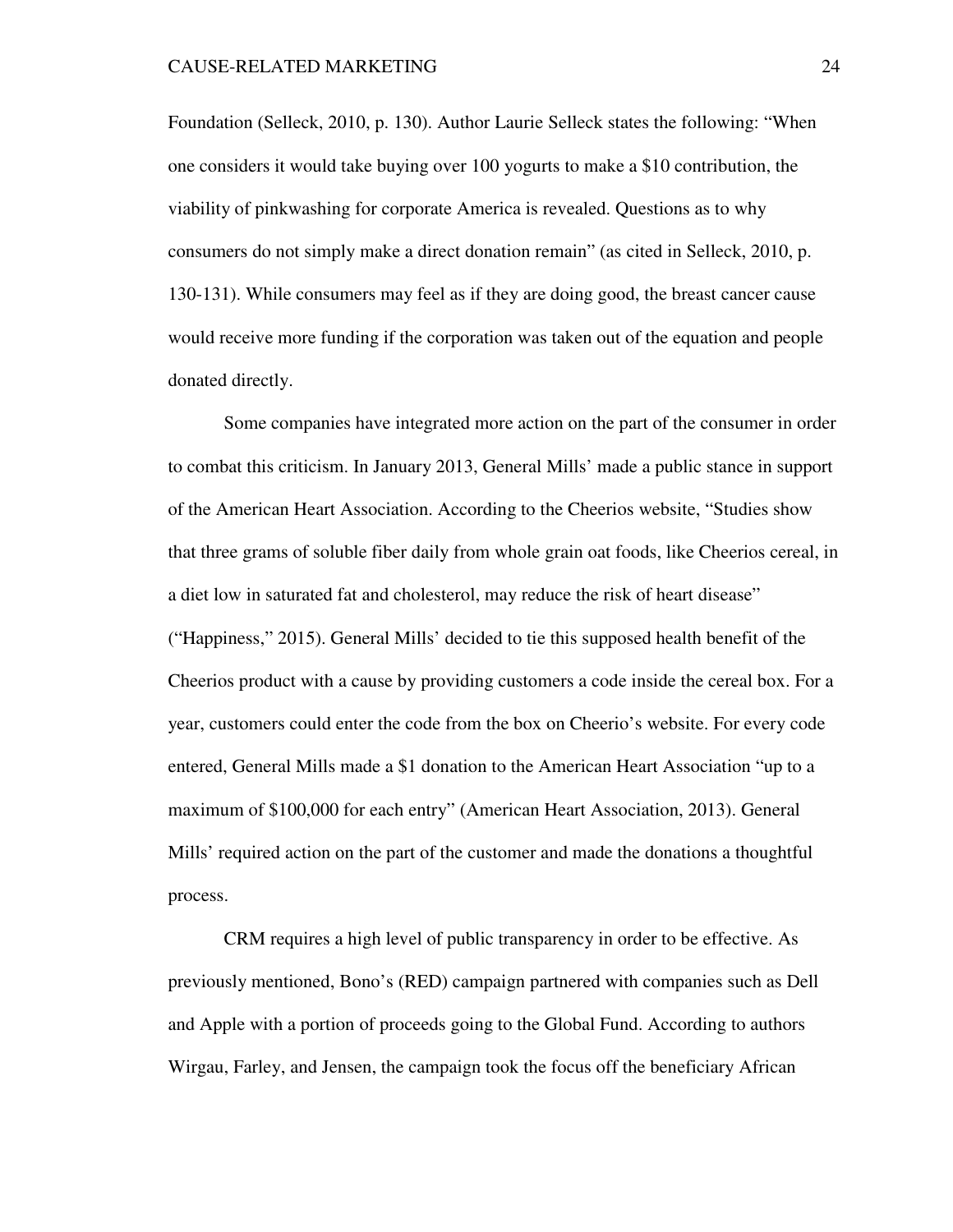citizens and placed it on the consumer instead (2010). By doing so, the RED campaign capitalized on suffering, while allowing consumers to buy products and pat themselves on the back at the same time. All the materials put out by the campaign seldom discussed how the funds were being distributed, to whom they were going, and how consumers could further get involved (Dadush, 2009).

 Authors Wirgau, Farley, and Jensen argue that the premises of supporting causes through consumption are built on three assumptions (2010). The authors' first assumption is that CRM campaigns imply that people are not aware or paying attention to the needs of others or suffering in the world. The second assumption the authors make is that when others' needs are brought to the attention of the consumer, the consumer will respond in the most convenient way possible—through buying products. The third assumption is built upon the first two, concluding that corporations and businesses are the entities within society that should be handing out the aid (2010). Using these three assumptions, the authors build their case and critical discussion of the (RED) campaign. The authors as well as others within the marketing field are raising concerns about the effects of CRM on the definition of philanthropy. Authors Wirgau, Farley, and Jensen state that "philanthropy is a relationship between donor and recipient that is interactive and allows both parties to be givers and receivers" (Wirgau, Farley, & Jensen, 2010, p. 614). Some argue that CRM is not an interactive process but rather a process that is one-way. Consumers hand over money with little further thought, conviction, or action in regards to the advertised cause.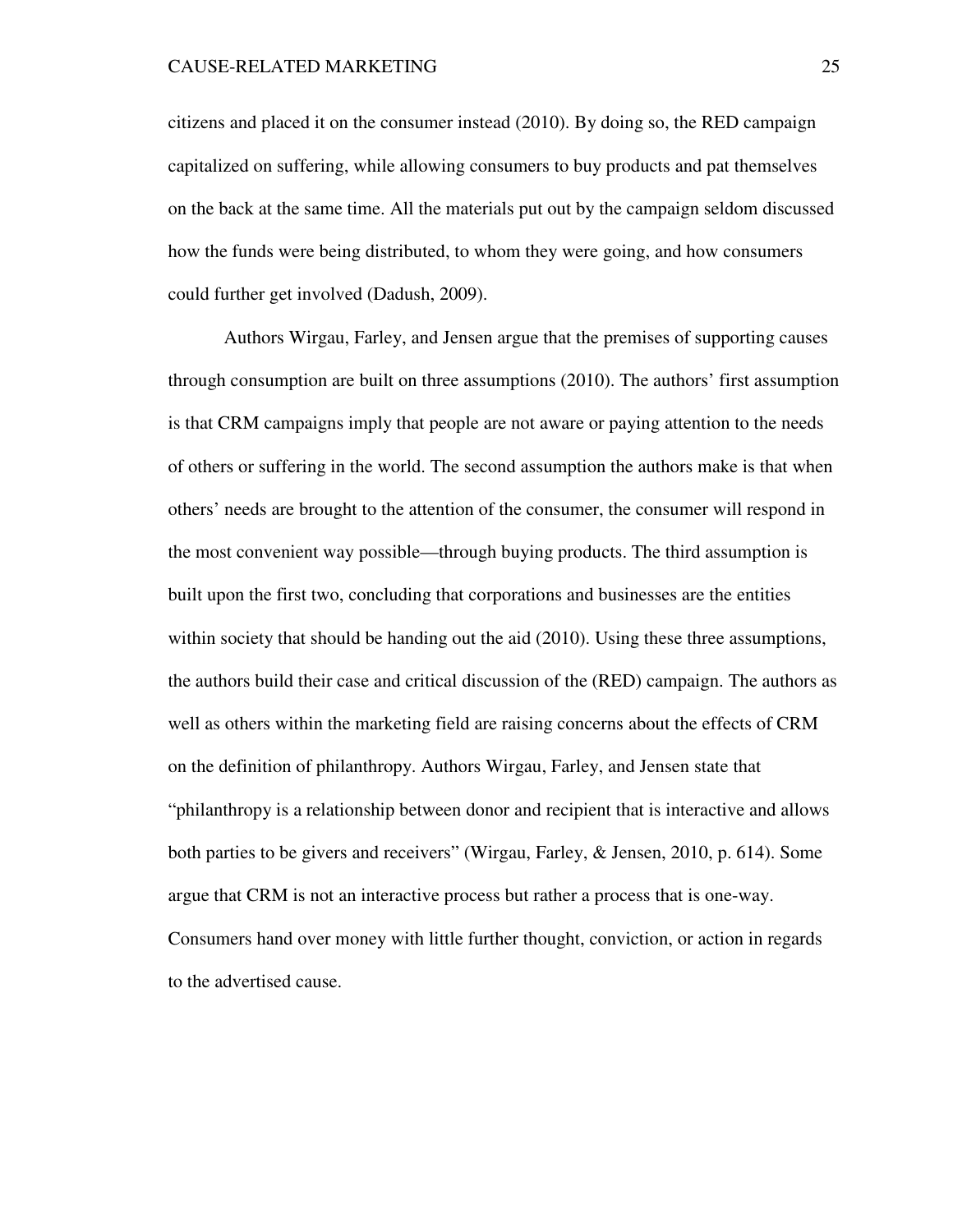## **ALS Ice Bucket Challenge and Its Criticisms**

Susan G. Komen's pink campaign focuses largely on a transactional, productdonation model between corporate sponsors and the nonprofit organization. However, physical products on a store shelf are not always inherent in the CRM model. The ALS Ice Bucket Challenge campaign that took place roughly between June and September of 2014 was a manifestation of the CRM approach, focusing on the connection between individual consumers and the non-for-profit ALS Association. The Ice Bucket Challenge took the online world by storm and became one of the largest viral caused-related marketing efforts during 2014.

The ALS Association, started in 1985, is an organization committed to treating and finding a cure for amyotrophic lateral sclerosis, or Lou Gehrig's disease. The ALS Association displays the following mission statement on its website: "The mission of The ALS Association is to lead the fight to treat and cure ALS through global research and nationwide advocacy, while also empowering people with Lou Gehrig's disease and their families to live fuller lives by providing them with compassionate care and support" ("About Us," 2015). According to the SLS website, 30,000 Americans currently suffer from the disease ("About ALS," 2015).

The basic premise of the challenge is that a family member or friend nominates an individual to either donate \$100 to the ALS Association or have a bucket of ice-cold water dumped on his or her head. The individual then has a set amount of time to complete the challenge and nominate other people in response. The Ice Bucket Challenge was not originally tied to the ALS cause. Before the widespread recognition of the challenge's tie to ALS, the challenge was designed to donate money to an individual's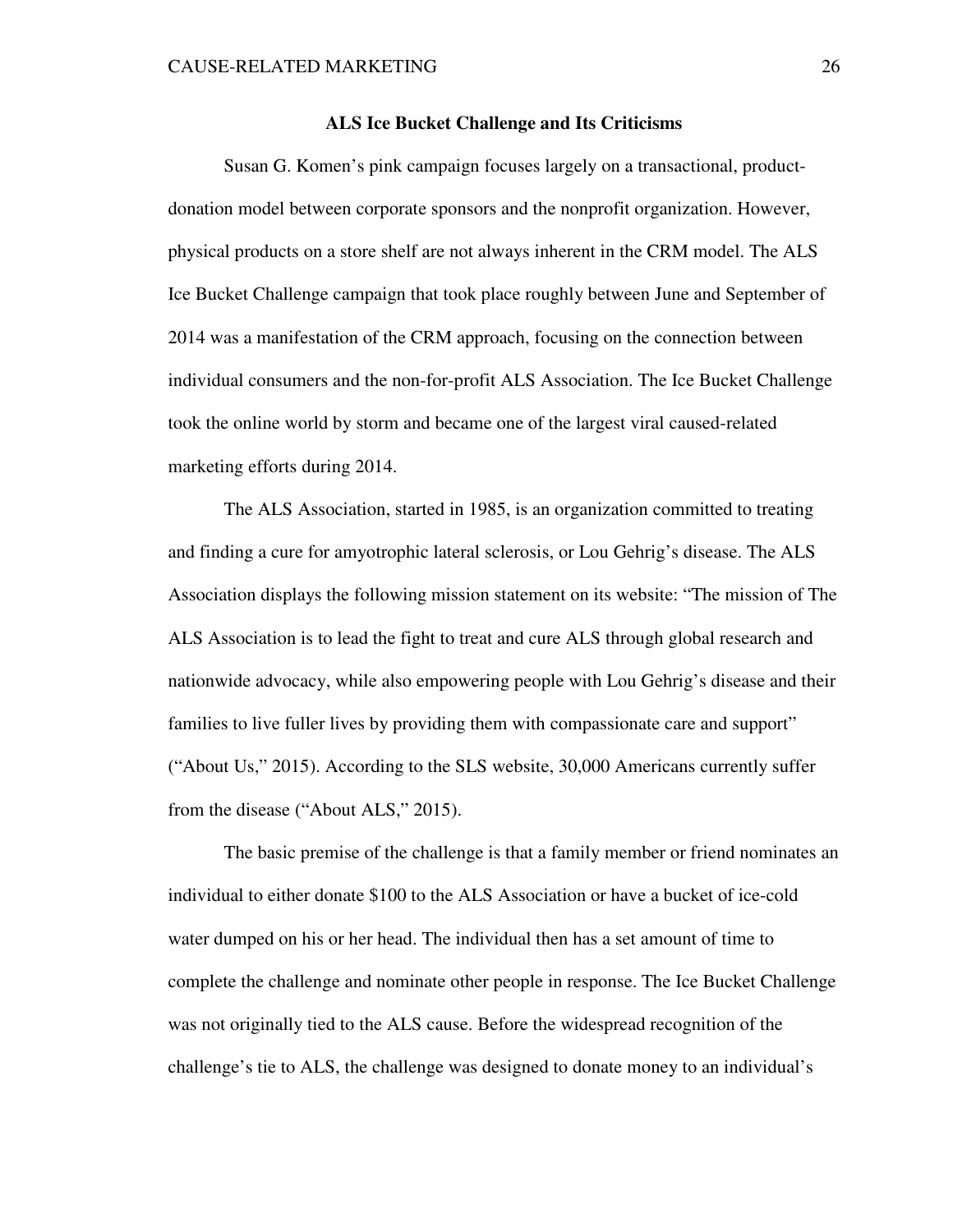cause or charity of choice. The Ice Bucket Challenge became linked to ALS after golfer Chris Kennedy selected ALS as his charity of choice to support a relative who is suffering from the disease. After he nominated the wife of the relative who was suffering from the disease, the small New York town that they lived in began to respond.

Through the publicity generated by the town's outpouring support, the campaign began to connect with individuals who were suffering from the disease and had a large following on social media. From there, the Ice Bucket Challenge movement supporting ALS took off (Sifferlin, 2014). As the movement grew, celebrities began to get involved, doing their own Ice Bucket Challenges. Pop singer Justin Bieber received one million "likes" on his Ice Bucket Challenge video on Instagram (Townsend, 2014, para. 3). President Obama participated by turning down the bucket of water and donating \$100 to the ALS Association ("Obama," 2014). Numerous other celebrities joined in the movement, including pop singers Justin Timberlake and Lady Gaga, Oprah Winfrey, and Facebook creator Mark Zuckerburg (Fishwick, 2014).

In a September 22, 2014 ALS press release, the organization announced that they had hit the \$115 million mark during the summer through the Ice Bucket Challenge. The organization also experienced a "30 to 100 percent increase in registration" for the organization's Walk to Defeat ALS ("Ice Bucket Challenge," 2014). The numbers quickly revealed that the CRM Ice Bucket Challenge was a success. During the timeframe of July 29 to August 28, the ALS Association raised \$98.2 million. In contrast in 2013, the organization raised only \$2.7 million during that same timeframe (Townsend, 2014). The campaign heightened awareness on social media and other online platforms. During the summer of 2014, there were over 2.4 million ice bucket videos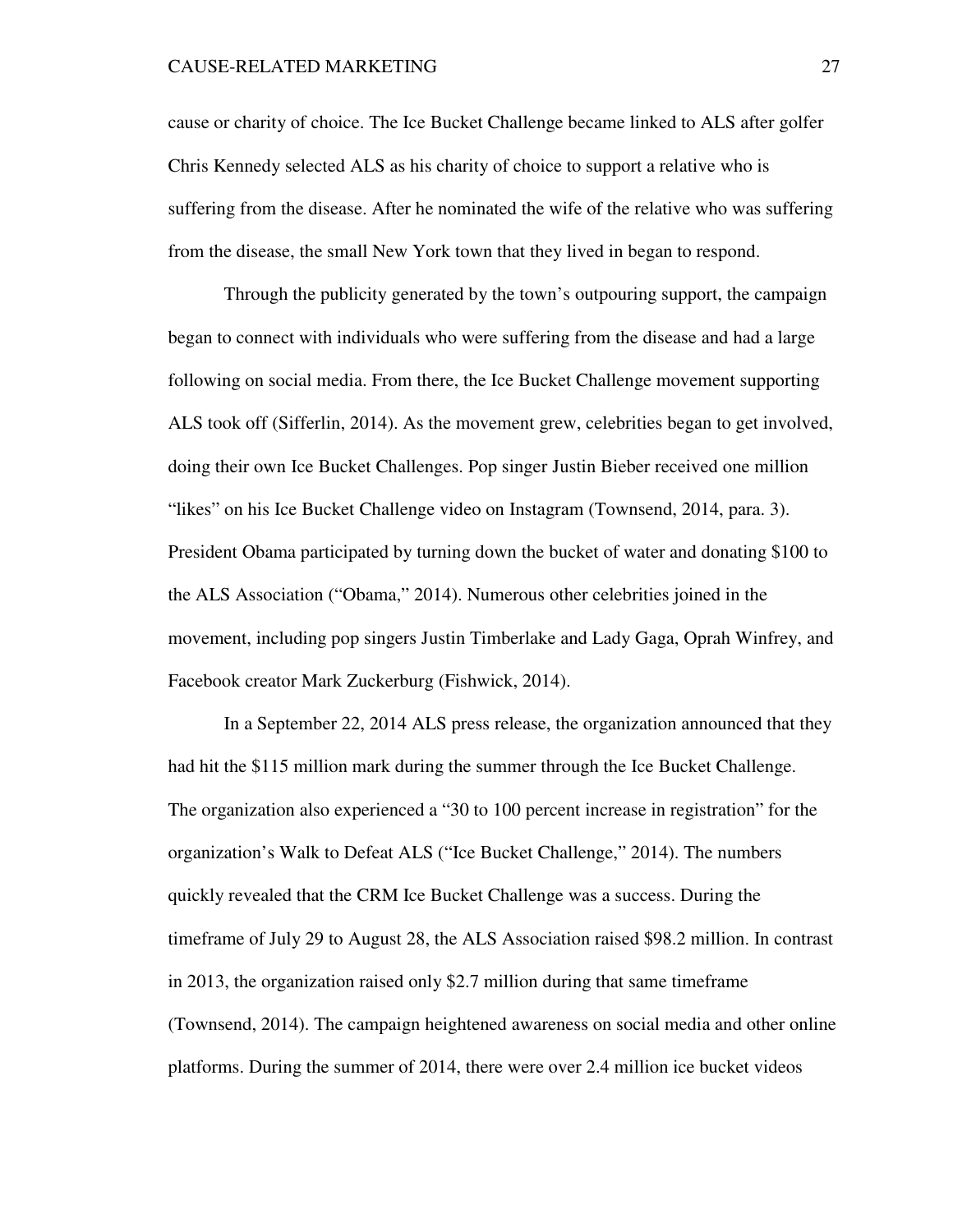uploaded to Facebook, 28 million ice bucket related comments, and over 3.7 ice bucket videos on Instagram (Townsend, 2014). Not only did ALS-related social media activity spike during the course of the campaign, but online search and website visits did as well. Data company Dataviz measured the number of ALS Wikipedia page visits during the duration of the campaign, and the results were staggering: "From 1 August to 27 August this year, the ALS Wikipedia page had 2,717,754 views. This compared with the 1,662,842 people who had visited the page during the whole of the preceding 12 months…" (Townsend, 2014, para. 12).

However, despite the heightened awareness through the course of the campaign, the ALS Ice Bucket Challenge must be critically examined as it poses some ethical concerns. The first concern inherent in this model is that not everyone who participated in the challenge was donating. In many models of the challenge, individuals would not have to donate if they soaked themselves with icy water (Townsend, 2014). One millennial blogger who has accused the Ice Bucket Challenge of breeding a level of narcissism with millennials writes, "Is avoiding charity the new giving to charity?" (Brave and Bold Thinking, 2014).

Others believe that the ALS promotes what is now referred to as "slactivism" or "activism without meaningful action" (Crandell, 2014, para. 9). Participants can compete in the Challenge without any personal sacrifice on their part. Also, the celebrity buzz around the campaign causes some to question the authenticity of such a viral approach to CRM and if the ALS organization will be able to transform one-time donations into repeat ones (Crandell, 2014).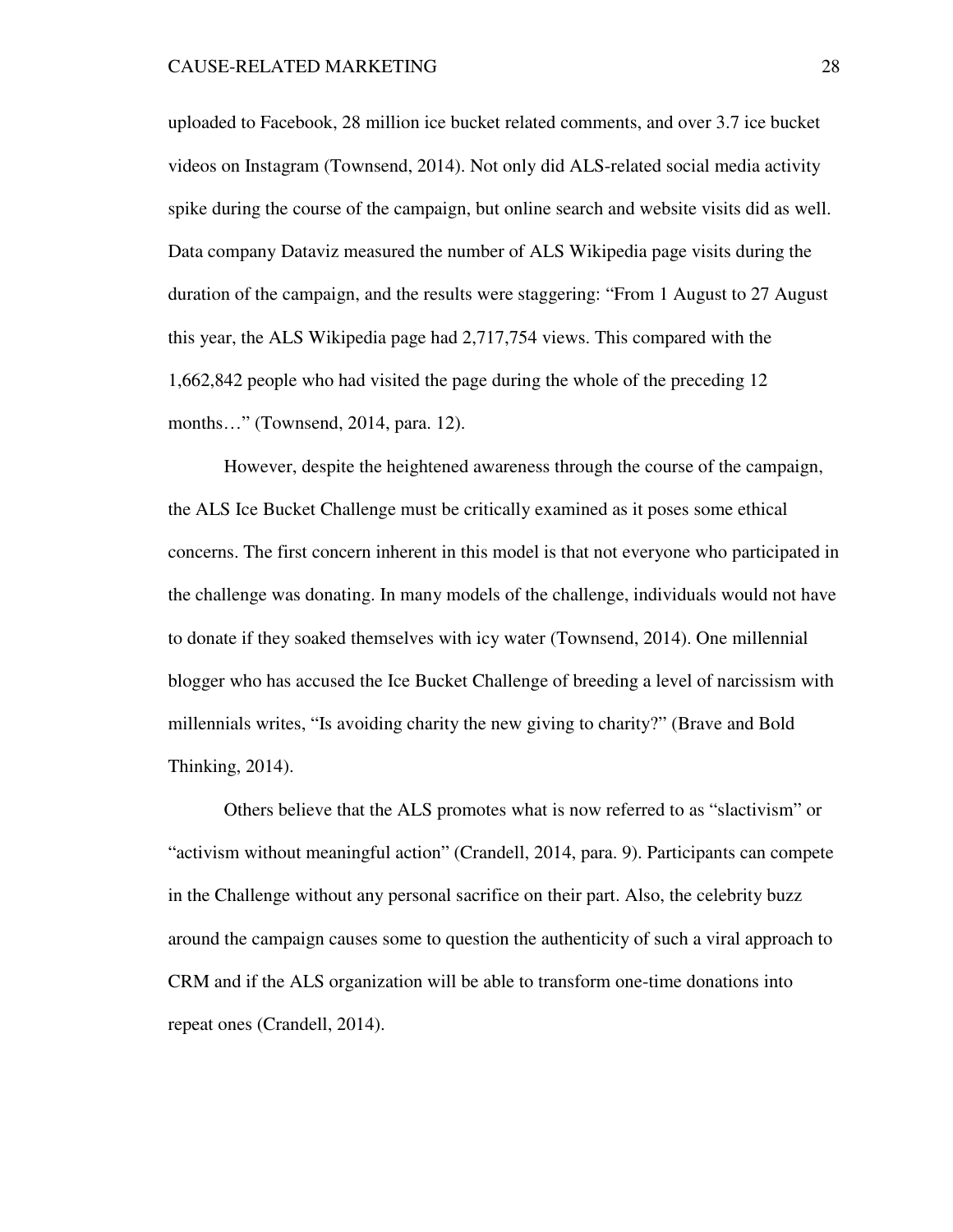A pro-life organization, the American Life League, has listed ALS as a cause "unworthy of support" due to its support of embryonic stem cell research. Carrie Munk, ALS Association communications and marketing officer, has stated that the "organization primarily funds adult stem cell research but also funds one embryonic stem cell study through contributions from a specific donor" (Crandell, 2014, para. 5). ALS embryonic research may continue to grow in the future. In order for donations not to go towards embryonic stem cell research, donors must specify that instruction on their donation.

As the ALS example shows, a criticism of supporting causes, especially those tied to disease-related research, is that the money may actually go towards something the consumer does not support. Ethical boundaries can be crossed, depending on the beliefs of the person supporting the campaign financially. This leads to an important ethical question: Is it the responsibility of the consumer to educate himself on where all the money will be going? Is it the responsibility of the nonprofit organization to be upfront? And what role does the corporation play in between these parties? While these questions are posed for consideration and for future research, this discussion does not attempt to answer the questions.

Still, others question the educational aspect of the campaign. Many people participated in the Ice Bucket Challenge but have the same level of knowledge they had about ALS as they did before (Crandell, 2014). While individuals may have participated in the Challenge, their knowledge base regarding the cause may not have expanded. CRM campaigns can come with unforeseen backlash as ALS experienced despite its overwhelming fundraising success. Critics have called the Ice Bucket Challenge campaign wasteful due to the fact that California, as of August, was in a phase 2 drought.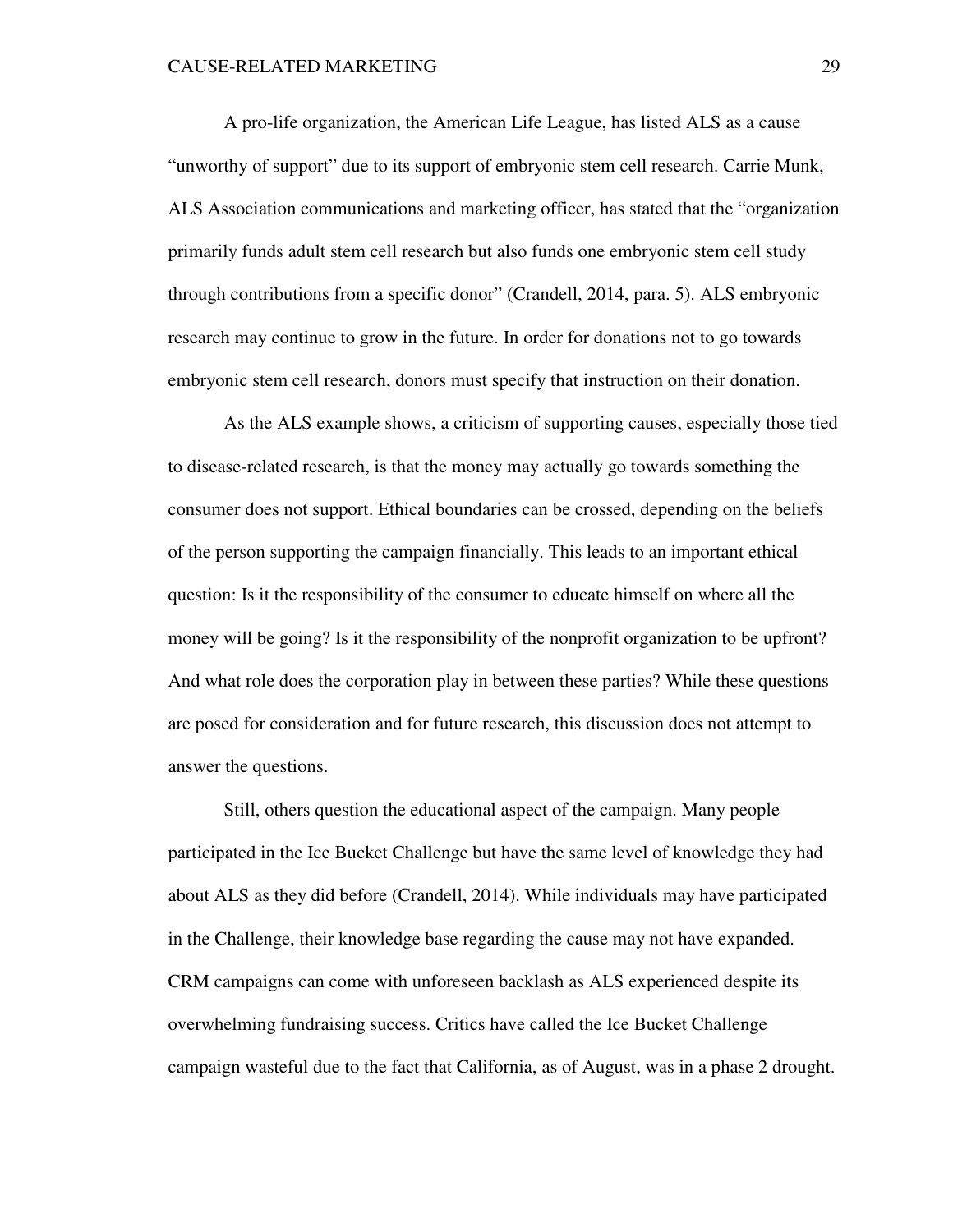An article written by Long Beach Post estimated that "nearly 19,000 homes' daily water usage has been wasted " (as cited in Stevens, 2014). People took to Twitter, using the hash tag "#droughtshaming" to voice their criticism of the Ice Bucket Challenge in the middle of California's severe drought. While the ALS Ice Bucket Challenge did not involve product sales, it remains a variation of the CRM model, putting the focus on the consumer and encouraging immediate gratification through the feeling of doing good and potentially spreading the cause. This campaign took to social media, connecting with the millennial consumer through a platform that allows individuals to share the message easily. However, the definition of philanthropy may be in jeopardy, as consumers believe they are doing good by turning down the chance to donate to the cause and pouring a bucket of ice water on their heads instead.

### **Conclusion**

Because CRM is a strategy that is loosely regulated, many corporate and nonprofit partnerships are left in an ethical gray area. In an American society where consumption is prevalent, it might seem as if even philanthropy would be a natural extension of it. While consumers may be more aware of a cause after donating through a product purchase, they may or may not be more educated on the cause and prompted to further action. Can consumption philanthropy be called philanthropy at all if the corporation is seeking a level of self-interest? Would consumers be better off donating directly to the cause? Many would argue that way.

This discussion poses questions for future research. Is it the responsibility of consumers to be educated on the donation details or is it the responsibility of the company? What information should the campaign be required to disclose? How will the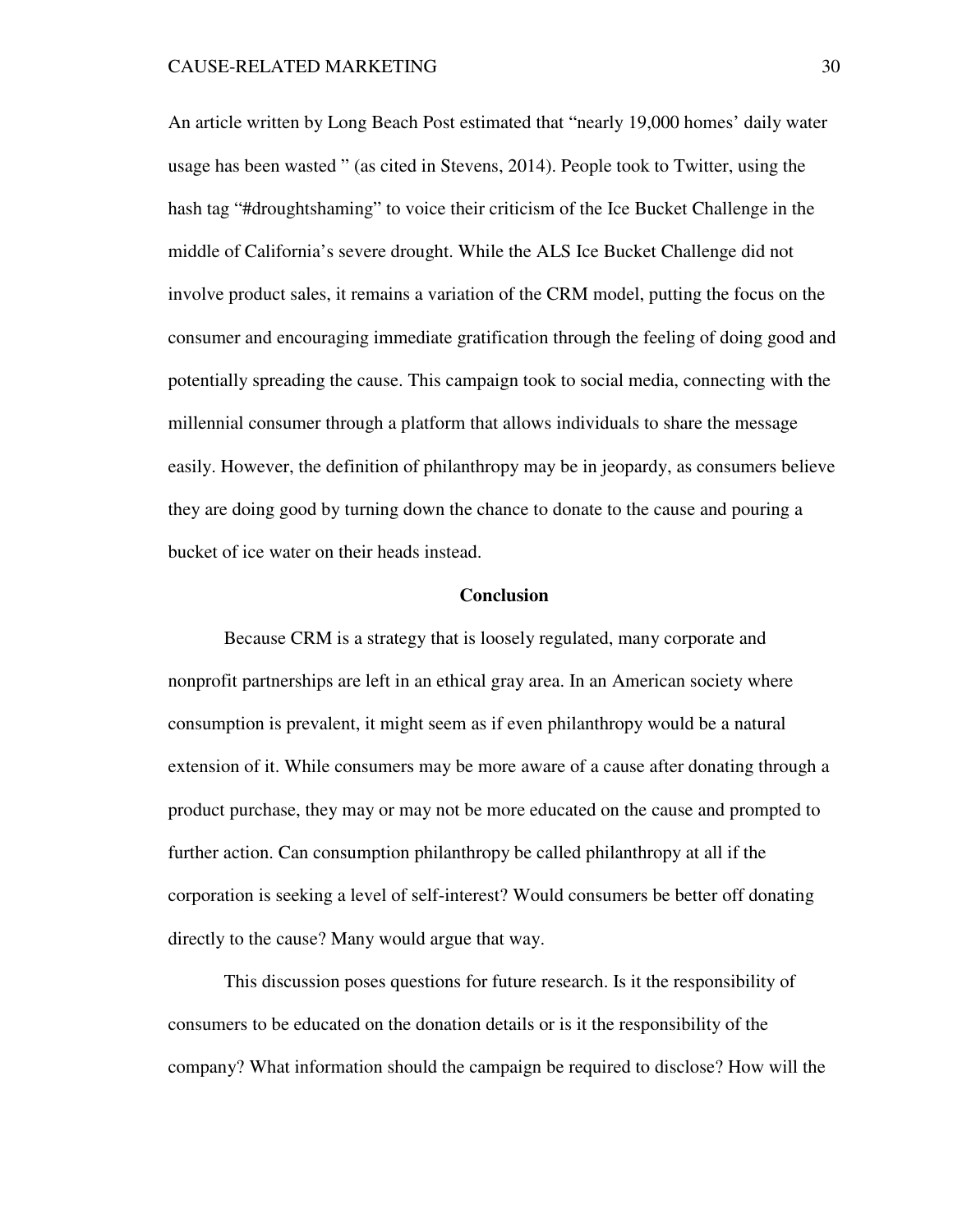millennial generation continue to respond to CRM and the call to give back to society? The Susan G. Komen Pink Campaign and the ALS ice bucket challenge reveal the multimillion dollar successes of CRM as well as some ethical concerns for future consideration. Although CRM as a strategy appears to be beneficial to all parties involved, this strategy does not go without ramifications. Companies can bring a flood of negative publicity and media attention upon themselves when CRM campaigns take a turn for the worst. CRM campaigns also have the potential to impact purchasing behavior—both positively and negatively.

Research is now showing that CRM strategies can impact and alter the way consumers define philanthropy. Consumption as a means of raising awareness and supporting a cause may potentially discourage consumers from taking further action to advocate the cause on their own. However, a potential argument could be raised that some action is better than nothing. One person alone may not be able to stop world hunger, and yet, a CRM purchase could go to feed one. Others argue that CRM can detach and disengage consumers by promoting consumption as the only way to solve ills and injustices in the world. CRM is a popular approach as there are benefits to having businesses promote causes. However, the strategy also comes with drawbacks as many point to the fact that corporations exist to make a profit and not singlehandedly solve social ills in the process.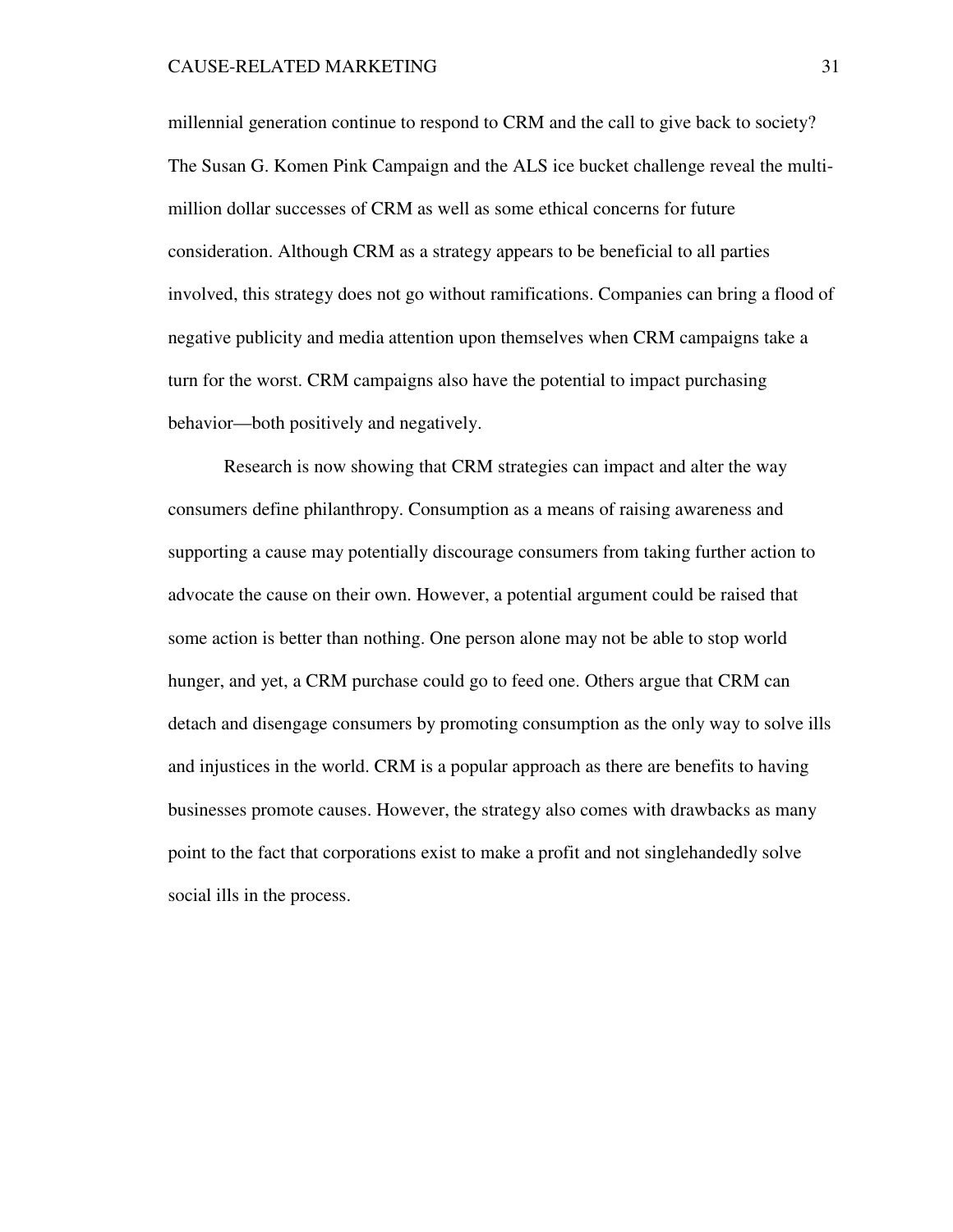### References

About ALS. (2015). *ALS Association.* Retrieved from http://www.alsa.org/about-als/

About the foundation. (2014). *Whole Planet Foundation.* Retrieved from

https://www.wholeplanetfoundation.org/about/

About us. (2015). *ALS Association.* Retrieved from http://www.alsa.org/about-us/

About us. (2015). Think before you pink*.* Retrieved from http://thinkbeforeyoupink.org

- ALS Association. (2014, September 22). Ice bucket challenge enthusiasm translates to support of ALS activities [Press release]. Retrieved from http://www.alsa.org/ news/archive/ice-bucket-challenge-092214.html
- American Heart Association. (2013, January 24). General Mills' Cheerios to support American Heart Association's My Heart. My Life. Healthy Living Program. *PR Newswire.* Retrieved from http://www.prnewswire.com/news-releases/generalmills-cheerios-to-support-american-heart-associations-my-heart-my-life-healthyliving-program-188196291.html
- Anghel, L. D., Grigore, G. F., & Roşca, M. (2011). Cause-related marketing, part of corporate social responsibility and its influence upon consumers' attitude. *Amfiteatru Economic*, *13*(26), 72-85. Retrieved from http://core.ac.uk/ download/pdf/6678277.pdf
- Basil, D. Z., & Herr, P. M. (2003). Dangerous donations? The effects of cause-related marketing on charity-attitude. *Journal of Nonprofit and Public Sector Marketing*, *11*(1), 59.
- Before you buy pink. (2015). Think before you pink. Retrieved from http://thinkbeforeyoupink.org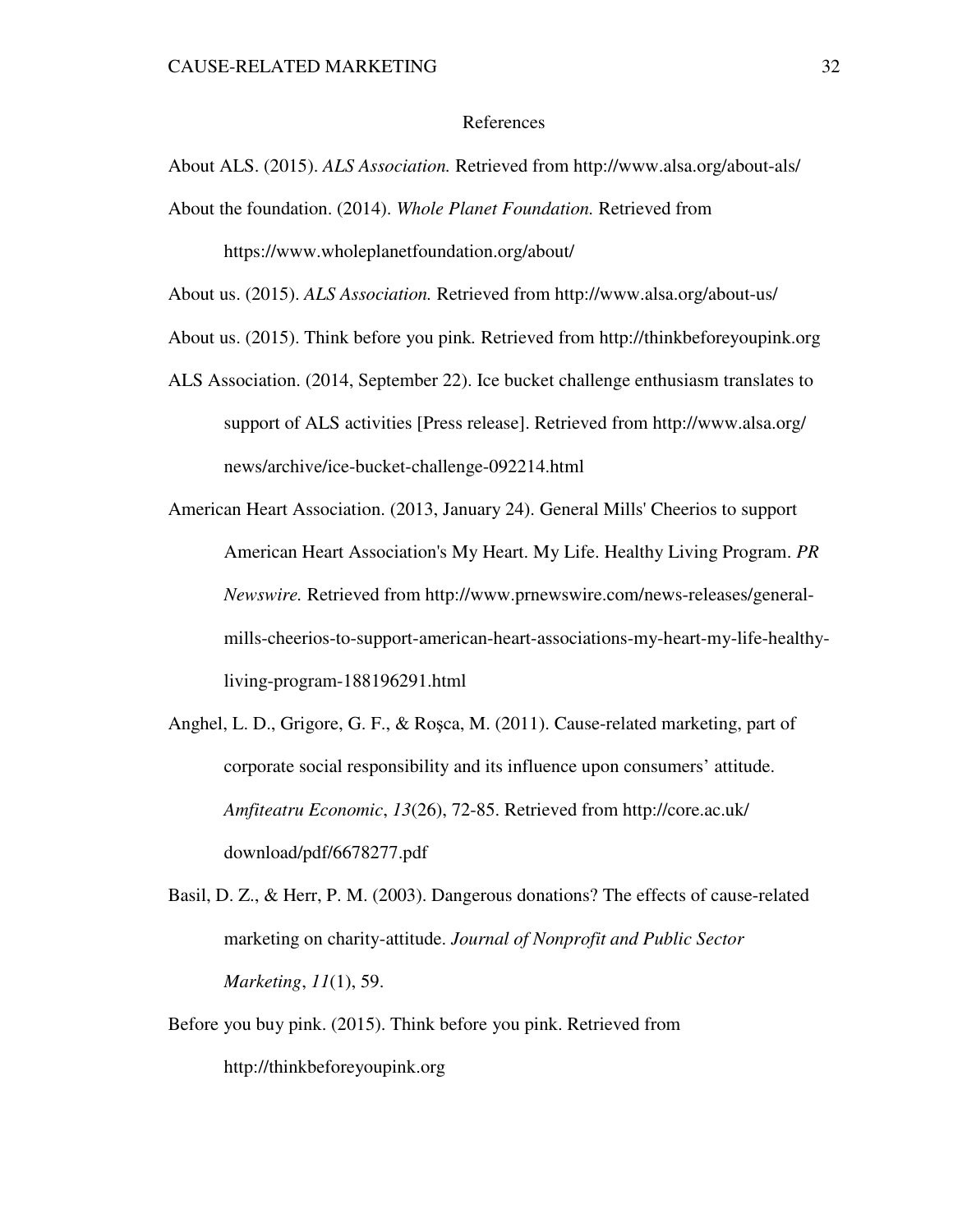- Bingham, A. (2012, August 1). Chick-fil-A supporters line up for appreciation day. *ABC News.* Retrieved from http://abcnews.go.com/Politics/OTUS/chick-fil-supportersgather-appreciation-day/story?id=16904664
- Brave and Bold Thinking. (2014). The narcissism in "the ice bucket challenge"—and why it makes millenials care. [Web log comment]. Retrieved from https://braveandboldthinking.wordpress.com/2014/08/13/the-narcissism-in-theice-bucket-challenge-and-why-it-might-be-the-best-way-to-get-millenials-to-care/
- Broderick, A., Jogi, A., & Garry, T. (2003). Tickled pink: The personal meaning of cause related marketing for customers. *Journal of Marketing Management*, *19*(5/6), 583-610.
- Caesar, P. (1986). Cause-related marketing: The new face of corporate philanthropy. Business and Society Review (00453609), *59*, 15-19.
- Cone Communications (2006). The 2006 Cone millennial case study. Retrieved from http://www.centerforgiving.org/Portals/0/2006%20Cone%20Millennial%20Cause %20Study.pdf
- Cone Communications (2013, May 22). Cone releases the 2013 Cone Communications/Echo Global CSR study [Press release]. Retrieved from http://www.conecomm.com/2013-global-csr-study-release
- Crandell, C. (2014, August 21). Critics throw cold water on the ice bucket challenge. WNG.org. Retrieved from http://www.worldmag.com/2014/08/critics\_throw\_ cold\_water\_on\_the\_ice\_bucket\_challenge/page1
- Culture. (2015). *Warby Parker.* Retrieved from https://www.warbyparker.com/culture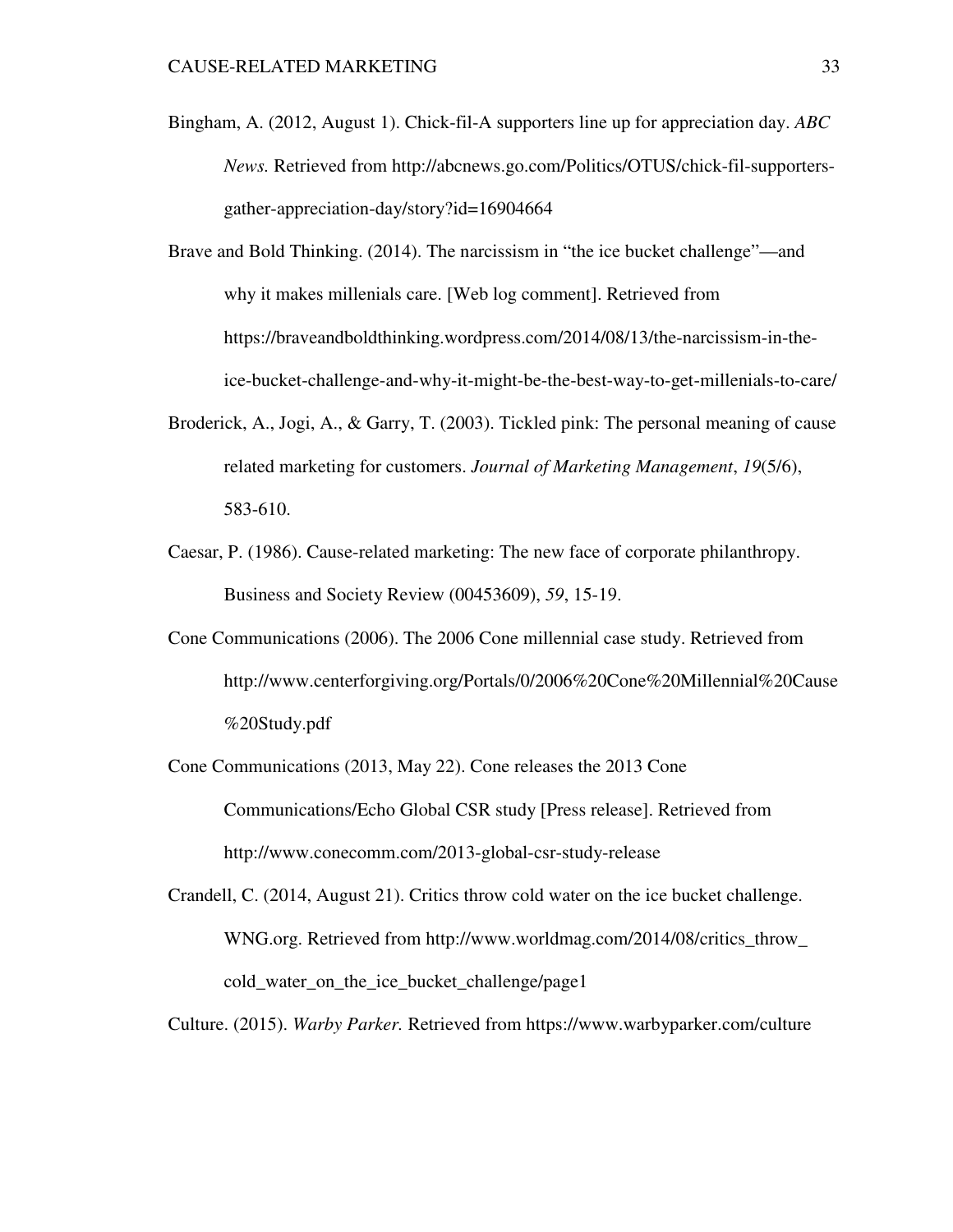- Dadush, S. (2009). Profiting in (RED): The need for enhanced transparency in causerelated marketing. *International Law and Politics*, *42,* 1269-1336.
- Donnelly, C., & Scaff, R. (2013). Who are the Millennial shoppers? And what do they really want?. *Accenture Outlook, 2,* 1-7. Retrieved from http://www.accenture.com/SiteCollectionDocuments/PDF/Accenture-Outlook-Who-Are-Millennial-Shoppers-What-Do-They-Want-Retail.pdf
- Eikenberry, A. M. (2009). The hidden costs of cause marketing. Stanford Social Innovation Review. Retrieved from http://www.ssireview.org/articles/ entry/the\_hidden\_costs\_of\_cause\_marketing/
- Fishwick, C. (2014, August 19). The 10 best celebrity takes on the ice bucket challenge. *The Guardian.* Retrieved from http://www.theguardian.com/society/ 2014/aug/19/celebrities-ice-bucket-challenge-charity-donations-als
- Gaines, C. (2013, October 13). A shockingly small amount of money from pink NFL merchandise sales goes to breast cancer research. *Business Insider.* Retrieved from http://www.businessinsider.com/small-amount-of-money-from-pink-nflmerchandise-goes-to-breast-cancer-research-2013-10
- Gramm, C. J. (1961). Corporate donations to religious and educational bodies. *Notre Dame Law*, *37*(2), 206-219.

Happiness is smelling oats on your breath. (2015). *Cheerios.* Retrieved from http://www.cheerios.com/Home/Articles/Heart-Healthy-Laugh-Louder.aspx

History. (2011). *Pink Ribbon International*. Retrieved from http://www.pinkribbon.org/ About/History.aspx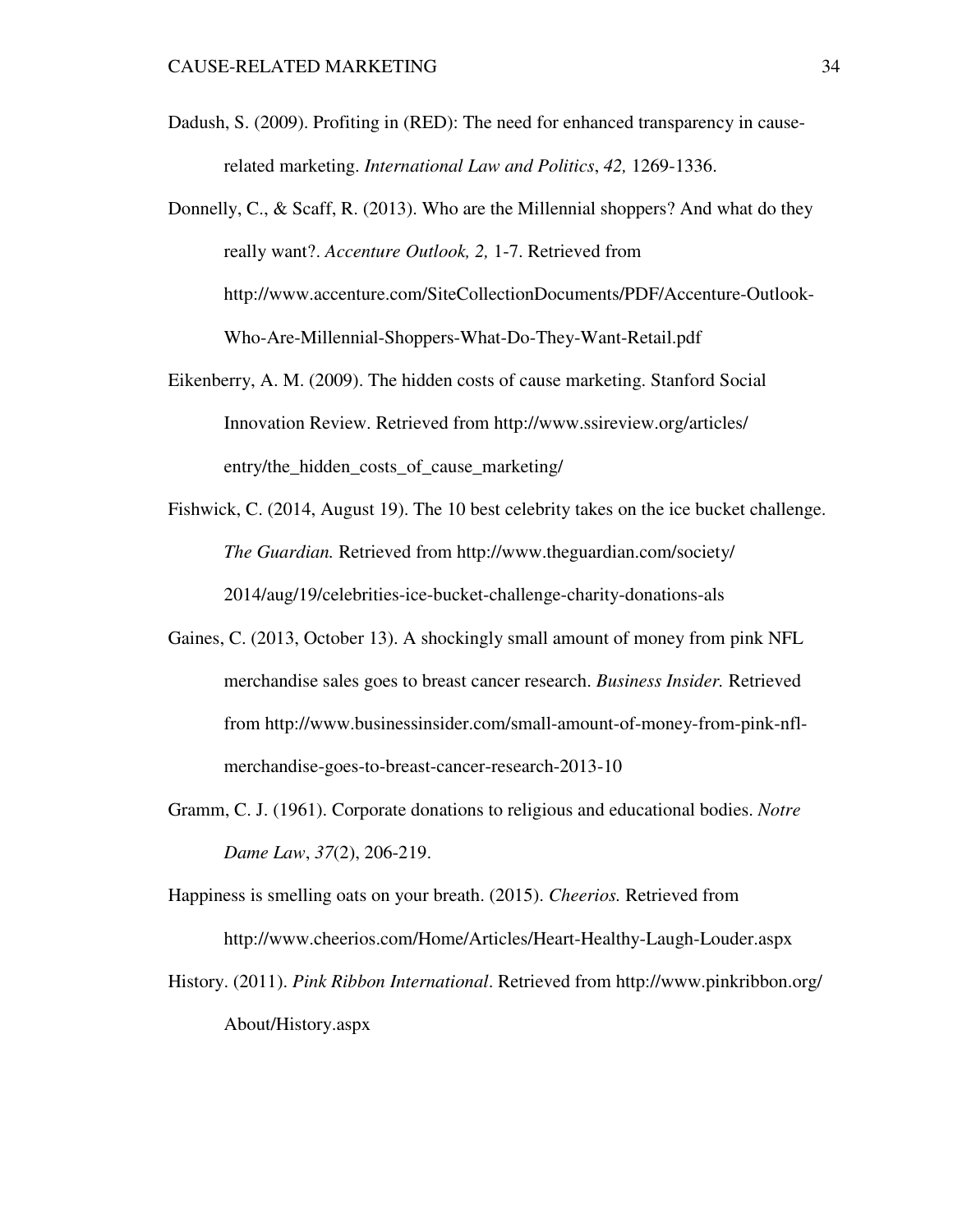Holme, R., & Watts, P. (1999). Corporate social responsibility. *Geneva: World Business Council for Sustainable Development*. Retrieved from http://megamindservices.in/ pdfs/CORPORATE%20SOCIAL%20RESPONSIBILITY.pdf

IMB study: Corporate social responsibility [Video file]. (2008, February 12). Retrieved from https://www.youtube.com/watch?v=PdkYieDuVvY

Jacobs, D. L. (2010, November 10). Disclosure runs into 140-character limits. *The New York Times.* Retrieved from http://www.nytimes.com/2010/11/11/ giving/11CAUSE.html? $r=0$ 

- James Jr., H., & Rassekh, F. (2000). Smith, Friedman, and self-interest in ethical society. *Business Ethics Quarterly*, *10*(3), 659-674.
- King, S. An all-consuming cause: Breast cancer, corporate philanthropy, and the market for generosity. (2001). *Social Text*, *19*(4), 115-143.
- Kohut, et al. (2010, February). Millennials: A portrait of generation next. *Pew Research Center.* Retrieved from http://www.pewsocialtrends.org/files/2010/10/millennialsconfident-connected-open-to-change.pdf
- Kramer, M.R., & Porter, M.E. (2002). The competitive advantage of corporate philanthropy. *Harvard Business Review*, *80*(12), 56-68.
- Luigi, D., Oana, S., Mihai, T., & Simona, V. (2011). Cause related marketing—True heart-felt corporate benevolence? *Studies in Business and Economics*, *6*(3), 79-84.
- Machado, A. (2014, June 18). How millennials are changing travel. *The Atlantic.*  Retrieved from http://www.theatlantic.com/international/archive/2014/06/howmillennials-are-changing-international-travel/373007/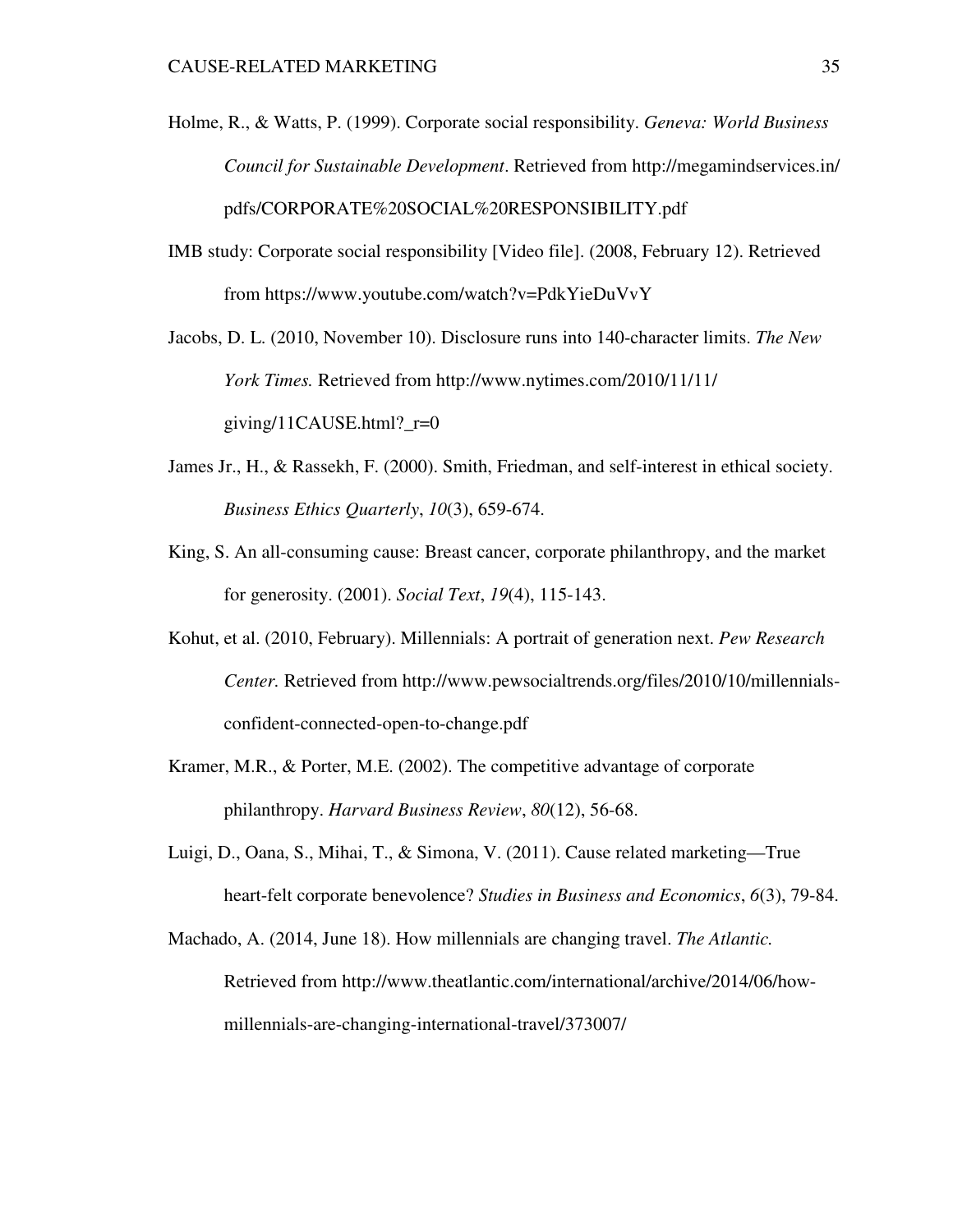- Marquis, C., & Park, A. (2014). Inside the buy-one give-one model. *Stanford Social Innovation Review.* Retrieved from http://www.people.hbs.edu/cmarquis/ inside the buy one give one model.pdf
- Nickel, P., & Eikenberry, A. (2009). A critique of the discourse of marketized philanthropy. *American Behavioral Scientist*, *52*(7), 974-989.
- Obama rejects ALS ice bucket challenge, Will donate to charity instead (2014, August 13). CBS—DC. Retrieved from http://washington.cbslocal.com/2014/08/13/ obama-rejects-als-ice-bucket-challenge-will-donate-to-charity-instead/
- Polonsky, M., & Wood, G. (2001). Can the overcommercialization of cause-related marketing harm society? *Journal of Macromarketing*, *21*(1), 8.
- Selleck, L. G. (2010). Pretty in pink: The Susan G. Komen network and the branding of the breast cancer cause. *Nordic Journal Of English Studies*, *9*(3), 119-138.
- Sheedy, C. S. (2011). Social media for social change: A case study of social media use in the 2011 Egyptian revolution. Retrieved from https://www.american.edu/soc/ communication/upload/Caroline-Sheedy.pdf
- Sifferlin, A. (2014, August 18). Here's how the ALS ice bucket challenge actually started. *TIME Magazine*. Retrieved from http://time.com/3136507/als-ice-bucketchallenge-started/
- Stevens, M. (2014, August 20). Ice bucket challenge stirs controversy in drought-plagued California. *Los Angeles Times*. Retrieved from http://www.latimes.com/local/ lanow/la-me-ln-ice-bucket-challenge-water-drought-20140819-story.html

Susan G. Komen, (2015). Retrieved from http://ww5.komen.org